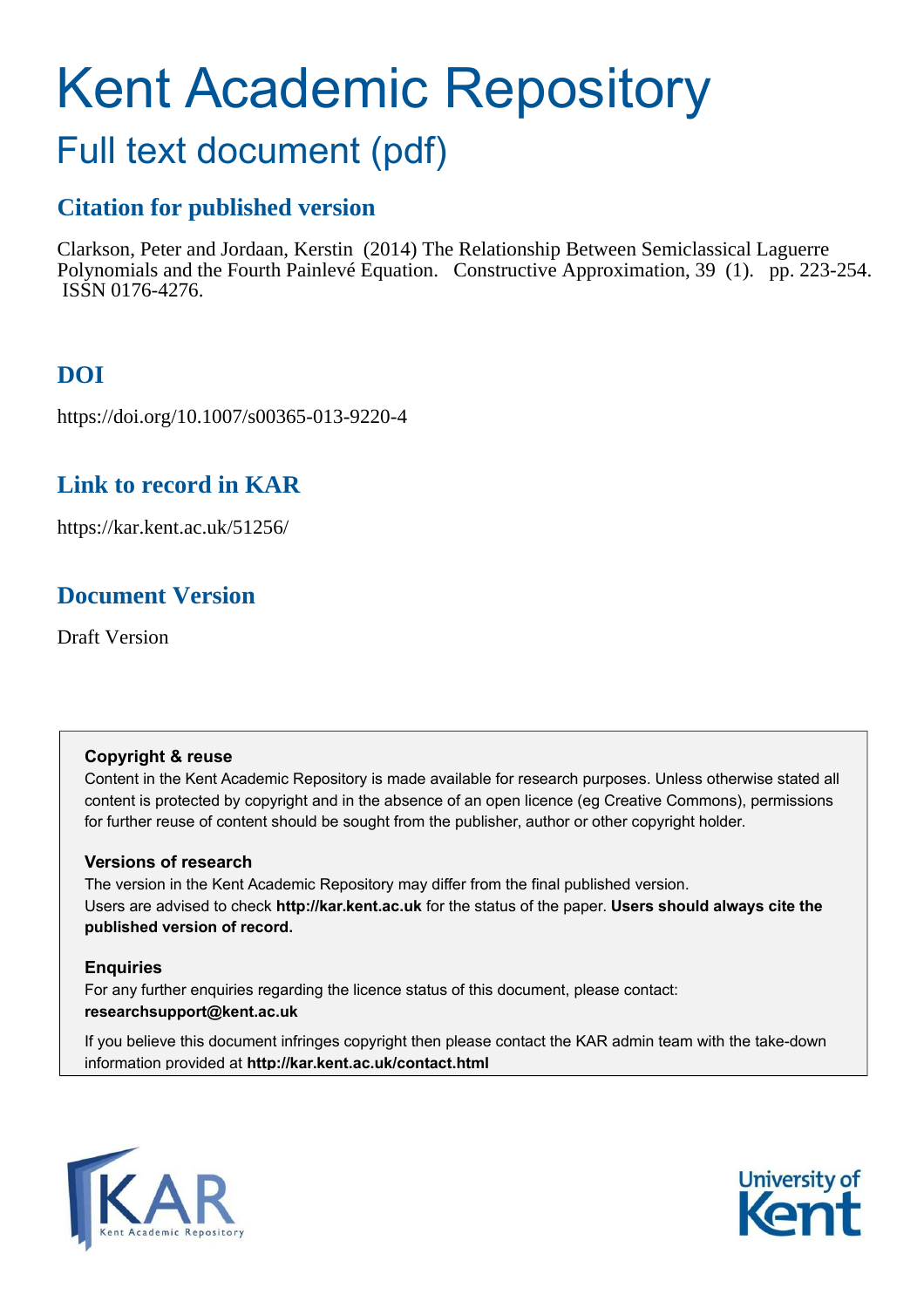Peter A. Clarkson

School of Mathematics, Statistics and Actuarial Science, University of Kent, Canterbury, CT2 7NF, UK Email: P.A.Clarkson@kent.ac.uk

and

Kerstin Jordaan Department of Mathematics and Applied Mathematics, University of Pretoria, Pretoria, 0002, South Africa Email: kerstin.jordaan@up.ac.za

25 July 2013

#### **Abstract**

We discuss the relationship between the recurrence coefficients of orthogonal polynomials with respect to a semiclassical Laguerre weight and classical solutions of the fourth Painlev´e equation. We show that the coefficients in these recurrence relations can be expressed in terms of Wronskians of parabolic cylinder functions which arise in the description of special function solutions of the fourth Painlevé equation.

Keywords: Semi-classical orthogonal polynomials; Recurrence coefficients; Painlevé equations; Wronskians; Parabolic cylinder functions; Hamiltonians

**Mathematics Subject Classification (2010)**: Primary 34M55, 33E17, 33C47; Secondary 42C05, 33C15

## **1 Introduction**

In this paper we are concerned with the coefficients in the three-term recurrence relations for orthogonal polynomials with respect to the semi-classical Laguerre weight

$$
\omega(x;t) = x^{\lambda} \exp(-x^2 + tx), \qquad x \in \mathbb{R}^+, \tag{1.1}
$$

with parameters  $\lambda > -1$  and  $t \in \mathbb{R}$ , which has been recently studied by Boelen and van Assche [10] and Filipuk, van Assche and Zhang [28]. It is shown that these recurrence coefficients can be expressed in terms of Wronskians that arise in the description of special function solutions of the fourth Painlevé equation ( $P_{\rm IV}$ )

$$
\frac{\mathrm{d}^2 q}{\mathrm{d}z^2} = \frac{1}{2q} \left( \frac{\mathrm{d}q}{\mathrm{d}z} \right)^2 + \frac{3}{2} q^3 + 4z q^2 + 2(z^2 - A)q + \frac{B}{q},\tag{1.2}
$$

where A and B are constants, which are expressed in terms of parabolic cylinder functions.

The relationship between semi-classical orthogonal polynomials and integrable equations dates back to the work of Shohat [67] and later Freud [39], as well as Bonan and Nevai [11]. However it was not until the work of Fokas, Its and Kitaev [31, 32] that these equations were identified as discrete Painlevé equations. The relationship between semi-classical orthogonal polynomials and the (continuous) Painlevé equations was demonstrated by Magnus [53, 54] who showed that the coefficients in the three-term recurrence relation for the Freud weight [11, 39, 73]

$$
\omega(x;t) = \exp\left(-\frac{1}{4}x^4 - tx^2\right), \qquad x \in \mathbb{R},
$$

with  $t \in \mathbb{R}$  a parameter, can be expressed in terms of solutions of P<sub>IV</sub> (1.2).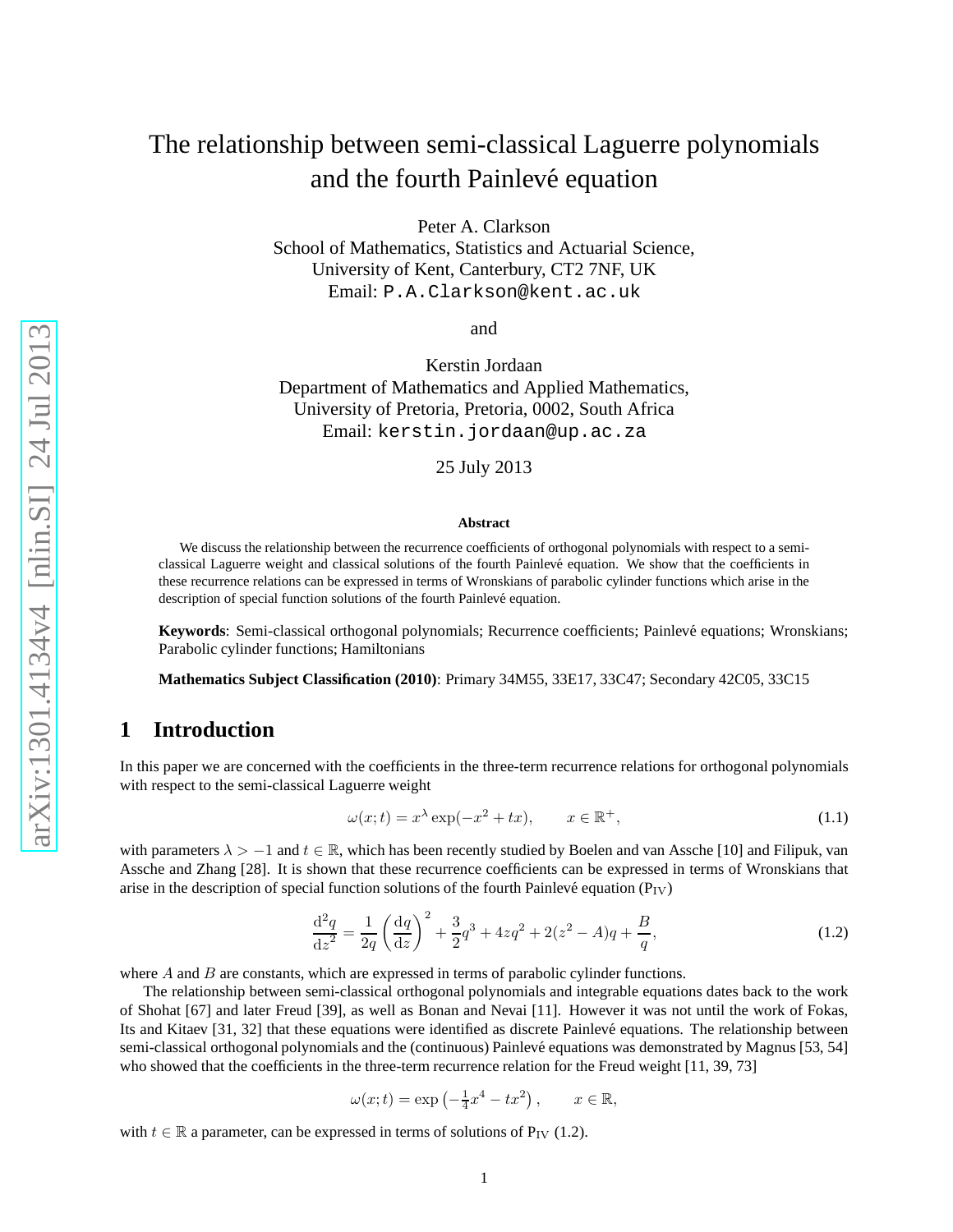A motivation for this work is the fact that recurrence coefficients of semi-classical orthogonal polynomials can often be expressed in terms of solutions of the Painlevé equations. For example, recurrence coefficients are expressed in terms of solutions of  $P_{II}$  for semi-classical orthogonal polynomials with respect to the Airy weight

$$
\omega(x;t) = \exp\left(\frac{1}{3}x^3 + tx\right), \qquad x^3 < 0,
$$

with  $t \in \mathbb{R}$  a parameter [53]; in terms of solutions of P<sub>III</sub> for the perturbed Laguerre weight

$$
\omega(x;t) = x^{\alpha} \exp(-x - t/x), \qquad x \in \mathbb{R}^+,
$$

with  $\alpha > 0$  and  $t \in \mathbb{R}^+$  parameters [18]; in terms of solutions of P<sub>V</sub> for the weights

$$
\omega(x;t) = (1-x)^{\alpha}(1+x)^{\beta}e^{-tx}, \qquad x \in [-1,1], \n\omega(x;t) = x^{\alpha}(1-x)^{\beta}e^{-t/x}, \qquad x \in [0,1], \n\omega(x;t) = x^{\alpha}(x+t)^{\beta}e^{-x}, \qquad x \in \mathbb{R}^+,
$$

with  $\alpha, \beta > 0$  and  $t \in \mathbb{R}^+$  parameters [3, 4, 15, 19, 38]; and in terms of solutions of P<sub>VI</sub> for the generalized Jacobi weight

$$
\omega(x;t) = x^{\alpha}(1-x)^{\beta}(t-x)^{\gamma}, \qquad x \in [0,1],
$$

with  $\alpha, \beta, \gamma > 0$  and  $t \in \mathbb{R}^+$  parameters [5, 19, 25, 53].

Recurrence coefficients for orthogonal polynomials with respect to discontinuous weights which involve the Heaviside function  $\mathcal{H}(x)$  have also been expressed in terms of solutions of Painlevé equations [2, 20, 35, 37], while recurrence coefficients for orthogonal polynomials with respect to discrete weights have been expressed in terms of solutions of Painlevé equations  $[9, 8, 23, 26, 27]$ .

This paper is organized as follows: in §2, we review some properties of orthogonal polynomials; in §3, we review some properties of the fourth Painlevé equation (1.2), including its Hamiltonian structure §3.1, Bäcklund and Schlesinger transformations §3.2 and special function solutions §3.3; in §4 we express the coefficients which arise in the three-term recurrence relation associated with orthogonal polynomials for the semi-classical Laguerre weight (1.1) in terms of Wronskians that arise in the description of special function solutions of  $P_{IV}$  (1.2); in §5 we derive asymptotic expansions for the recurrence coefficients; in §6 we discuss orthogonal polynomials with respect to the semi-classical Hermite weight

$$
\omega(x;t) = |x|^\lambda \exp(-x^2 + tx), \qquad x, t \in \mathbb{R}, \quad \lambda > -1,
$$

which is an extension of the semi-classical Laguerre weight  $(1.1)$  to the whole real line, and show that the recurrence coefficients are also expressed in terms of Wronskians that arise in the description of special function solutions of  $P_{IV}$ (1.2); and in §7 we discuss our results.

## **2 Orthogonal polynomials**

Let  $P_n(x)$ ,  $n \in \mathbb{N}$ , be the monic orthogonal polynomial of degree n in x with respect to a positive weight  $\omega(x)$  on  $(a, b)$ , a finite or infinite interval in R, such that

$$
\int_a^b P_m(x) P_n(x) \omega(x) dx = h_n \delta_{m,n}, \qquad h_n > 0,
$$

where  $\delta_{m,n}$  denotes the Kronekar delta. One of the most important properties of orthogonal polynomials is that they satisfy a three-term recurrence relationship of the form

$$
xP_n(x) = P_{n+1}(x) + \alpha_n P_n(x) + \beta_n P_{n-1}(x),\tag{2.1}
$$

where the coefficients  $\alpha_n$  and  $\beta_n$  are given by the integrals

$$
\alpha_n = \frac{1}{h_n} \int_a^b x P_n^2(x) \,\omega(x) \,\mathrm{d}x, \qquad \beta_n = \frac{1}{h_{n-1}} \int_a^b x P_{n-1}(x) P_n(x) \,\omega(x) \,\mathrm{d}x,
$$

with  $P_{-1}(x) = 0$  and  $P_0(x) = 1$ . These coefficients in the three-term recurrence relationship can also be expressed in terms of determinants whose entries are given in terms of the moments associated with the weight  $\omega(x)$ . Specifically, the coefficients  $\alpha_n$  and  $\beta_n$  in the recurrence relation (2.1) are given by

$$
\alpha_n = \frac{\Delta_{n+1}}{\Delta_{n+1}} - \frac{\Delta_n}{\Delta_n}, \qquad \beta_n = \frac{\Delta_{n+1}\Delta_{n-1}}{\Delta_n^2},\tag{2.2}
$$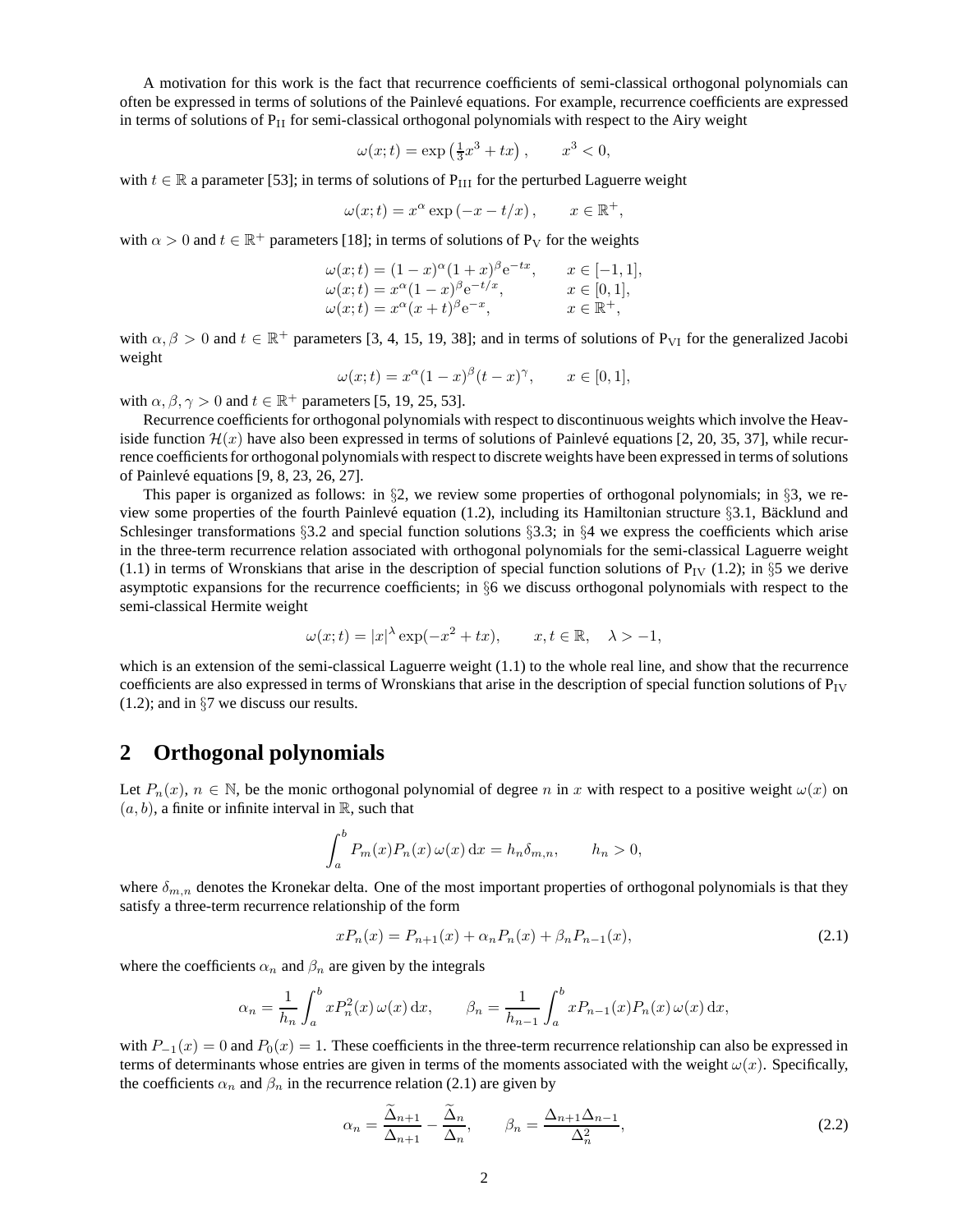where  $\Delta_n$  is the Hankel determinant

$$
\Delta_n = \det \left[ \mu_{j+k} \right]_{j,k=0}^{n-1} = \begin{vmatrix} \mu_0 & \mu_1 & \dots & \mu_{n-1} \\ \mu_1 & \mu_2 & \dots & \mu_n \\ \vdots & \vdots & \ddots & \vdots \\ \mu_{n-1} & \mu_n & \dots & \mu_{2n-2} \end{vmatrix}, \qquad n \ge 1,
$$
 (2.3a)

with  $\Delta_0 = 1$ ,  $\Delta_{-1} = 0$ , and  $\tilde{\Delta}_n$  is the determinant

$$
\widetilde{\Delta}_n = \begin{vmatrix} \mu_0 & \mu_1 & \dots & \mu_{n-2} & \mu_n \\ \mu_1 & \mu_2 & \dots & \mu_{n-1} & \mu_{n+1} \\ \vdots & \vdots & \ddots & \vdots & \vdots \\ \mu_{n-1} & \mu_n & \dots & \mu_{2n-3} & \mu_{2n-1} \end{vmatrix}, \quad n \ge 1,
$$
\n(2.3b)

with  $\tilde{\Delta}_0 = 0$  and  $\mu_k$ , the kth moment, is given by the integral

$$
\mu_k = \int_a^b x^k \omega(x) \, \mathrm{d}x. \tag{2.4}
$$

We remark that the Hankel determinant  $\Delta_n$  (2.3a) also has the integral representation

$$
\Delta_n = \frac{1}{n!} \int_a^b \cdots \int_a^b \prod_{\ell=1}^n \omega(x_\ell) \prod_{1 \le j < k \le n} (x_j - x_k)^2 \, \mathrm{d}x_1 \dots \mathrm{d}x_n, \qquad n \ge 1. \tag{2.5}
$$

The monic polynomial  $P_n(x)$  can be uniquely expressed as the determinant

$$
P_n(x) = \frac{1}{\Delta_n} \begin{vmatrix} \mu_0 & \mu_1 & \dots & \mu_n \\ \mu_1 & \mu_2 & \dots & \mu_{n+1} \\ \vdots & \vdots & \ddots & \vdots \\ \mu_{n-1} & \mu_n & \dots & \mu_{2n-1} \\ 1 & x & \dots & x^n \end{vmatrix},
$$

and the normalisation constants as

$$
h_n = \frac{\Delta_{n+1}}{\Delta_n}, \qquad h_0 = \Delta_1 = \mu_0.
$$
\n(2.6)

For further information about orthogonal polynomials see, for example [21, 47, 70].

Now suppose that the weight has the form

$$
w(x;t) = \omega_0(x) \exp(xt), \qquad x \in [a, b], \tag{2.7}
$$

.

where t is a parameter, with finite moments for all  $t \in \mathbb{R}$ , which is the case for the semi-classical Laguerre weight (1.1). If the weight has the form (2.7), which depends on the parameter t, then the orthogonal polynomials  $P_n(x)$ , the recurrence coefficients  $\alpha_n$ ,  $\beta_n$  given by (2.2), the determinants  $\Delta_n$ ,  $\Delta_n$  given by (2.3) and the moments  $\mu_k$  given by  $(2.4)$  are now functions of t. Specifically, in this case then

$$
\mu_k = \int_a^b x^k \omega_0(x) \exp(xt) dx = \frac{d^k}{dt^k} \left( \int_a^b \omega_0(x) \exp(xt) dx \right) = \frac{d^k \mu_0}{dt^k}
$$

Further, the recurrence relation has the form

$$
xP_n(x;t) = P_{n+1}(x;t) + \alpha_n(t)P_n(x;t) + \beta_n(t)P_{n-1}(x;t),
$$
\n(2.8)

where we have explicitly indicated that the coefficients  $\alpha_n(t)$  and  $\beta_n(t)$  depend on t.

**Theorem 2.1.** *If the weight has the form (2.7), then the determinants*  $\Delta_n(t)$  *and*  $\tilde{\Delta}_n(t)$  *given by (2.3) can be written as*

$$
\Delta_n(t) = \mathcal{W}\left(\mu_0, \frac{\mathrm{d}\mu_0}{\mathrm{d}t}, \dots, \frac{\mathrm{d}^{n-1}\mu_0}{\mathrm{d}t^{n-1}}\right), \qquad \widetilde{\Delta}_n(t) = \frac{\mathrm{d}\Delta_n}{\mathrm{d}t},\tag{2.9}
$$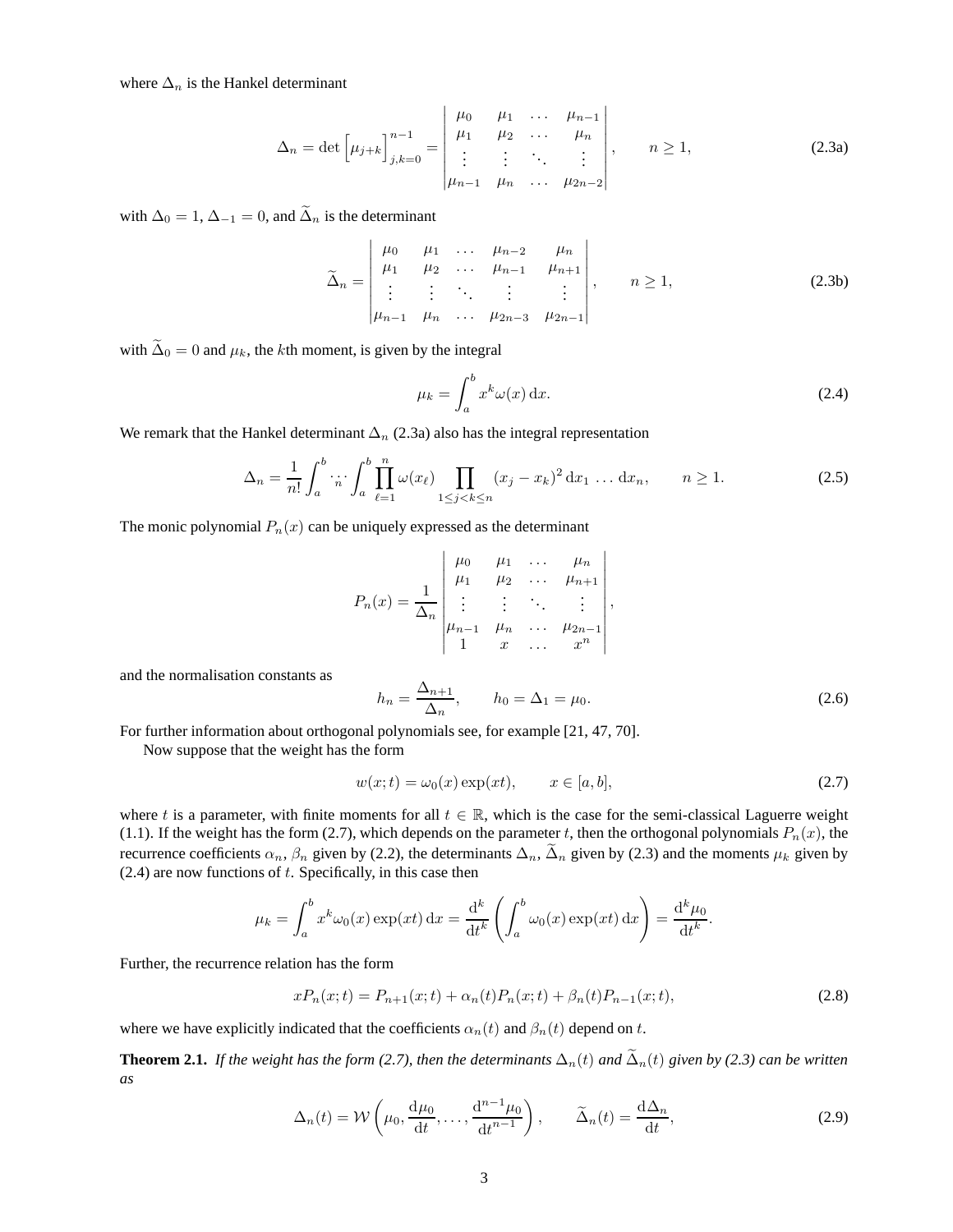*where*  $W(\varphi_1, \varphi_2, \dots, \varphi_n)$  *is the Wronskian given by* 

$$
\mathcal{W}(\varphi_1, \varphi_2, \dots, \varphi_n) = \begin{vmatrix} \varphi_1 & \varphi_2 & \dots & \varphi_n \\ \varphi_1^{(1)} & \varphi_2^{(1)} & \dots & \varphi_n^{(1)} \\ \vdots & \vdots & \ddots & \vdots \\ \varphi_1^{(n-1)} & \varphi_2^{(n-1)} & \dots & \varphi_n^{(n-1)} \end{vmatrix}, \qquad \varphi_j^{(k)} = \frac{\mathrm{d}^k \varphi_j}{\mathrm{d} t^k}.
$$

*Proof.* Since  $\mu_k = \frac{d^k \mu_0}{dk^k}$  $\frac{dP_{\text{tot}}}{dt}$ , the determinant  $\Delta_n(t)$  can be written in the form

$$
\Delta_n(t) = \begin{vmatrix} \mu_0 & \mu_1 & \dots & \mu_{n-1} \\ \mu_1 & \mu_2 & \dots & \mu_n \\ \vdots & \vdots & \ddots & \vdots \\ \mu_{n-1} & \mu_n & \dots & \mu_{2n-2} \end{vmatrix} = \mathcal{W}\left(\mu_0, \frac{d\mu_0}{dt}, \dots, \frac{d^{n-1}\mu_0}{dt^{n-1}}\right),
$$

as required, and the determinant  $\tilde{\Delta}_n(t)$ , can be written in the form

$$
\widetilde{\Delta}_n(t) = \begin{vmatrix}\n\mu_0 & \mu_1 & \dots & \mu_{n-2} & \mu_n \\
\mu_1 & \mu_2 & \dots & \mu_{n-1} & \mu_{n+1} \\
\vdots & \vdots & \ddots & \vdots & \vdots \\
\mu_{n-1} & \mu_n & \dots & \mu_{2n-3} & \mu_{2n-1}\n\end{vmatrix} = \mathcal{W}\left(\mu_0, \frac{d\mu_0}{dt}, \dots, \frac{d^{n-2}\mu_0}{dt^{n-2}}, \frac{d^n\mu_0}{dt^n}\right)
$$
\n
$$
= \frac{d}{dt}\mathcal{W}\left(\mu_0, \frac{d\mu_0}{dt}, \dots, \frac{d^{n-1}\mu_0}{dt^{n-1}}\right) = \frac{d\Delta_n}{dt},
$$

as required.

The Hankel determinant  $\Delta_n(t)$  satisfies the Toda equation, as shown in the following theorem.

**Theorem 2.2.** *The Hankel determinant*  $\Delta_n(t)$  *given by (2.9) satisfies the Toda equation* 

$$
\frac{\mathrm{d}^2}{\mathrm{d}t^2} \ln \Delta_n(t) = \frac{\Delta_{n-1}(t)\Delta_{n+1}(t)}{\Delta_n^2(t)}.
$$
\n(2.10)

*Proof.* See, for example, Nakamira and Zhedanov [59, Proposition 1]; also [16, 65, 69].

Using Theorems 2.1 and 2.2 we can express the recurrence coefficients  $\alpha_n(t)$  and  $\beta_n(t)$  in terms of derivatives of the Hankel determinant  $\Delta_n(t)$  and so obtain explicit expressions for these coefficients.

**Theorem 2.3.** *The coefficients*  $\alpha_n(t)$  *and*  $\beta_n(t)$  *in the recurrence relation* (2.8) associated with monic polynomials *orthogonal with respect to a weight of the form (2.7) are given by*

$$
\alpha_n(t) = \frac{\mathrm{d}}{\mathrm{d}t} \ln \frac{\Delta_{n+1}(t)}{\Delta_n(t)}, \qquad \beta_n(t) = \frac{\mathrm{d}^2}{\mathrm{d}t^2} \ln \Delta_n(t),
$$

*with*  $\Delta_n(t)$  *is the Hankel determinant given by (2.9).* 

*Proof.* By definition the coefficients  $\alpha_n(t)$  and  $\beta_n(t)$  in the recurrence relation (2.8) are given by

$$
\alpha_n(t) = \frac{\tilde{\Delta}_{n+1}(t)}{\Delta_{n+1}(t)} - \frac{\tilde{\Delta}_n(t)}{\Delta_n(t)}, \qquad \beta_n(t) = \frac{\Delta_{n-1}(t)\Delta_{n+1}(t)}{\Delta_n^2(t)},
$$

where the determinants  $\Delta_n$  and  $\tilde{\Delta}_n$  are given by (2.3). Hence from (2.9)

$$
\alpha_n(t) = \frac{\tilde{\Delta}_{n+1}(t)}{\Delta_{n+1}(t)} - \frac{\tilde{\Delta}_n(t)}{\Delta_n(t)} = \frac{1}{\Delta_{n+1}} \frac{\mathrm{d}\Delta_{n+1}}{\mathrm{d}t} - \frac{1}{\Delta_n} \frac{\mathrm{d}\Delta_n}{\mathrm{d}t},
$$

and so

$$
\alpha_n(t) = \frac{\mathrm{d}}{\mathrm{d}t} \ln \frac{\Delta_{n+1}(t)}{\Delta_n(t)},
$$

 $\Box$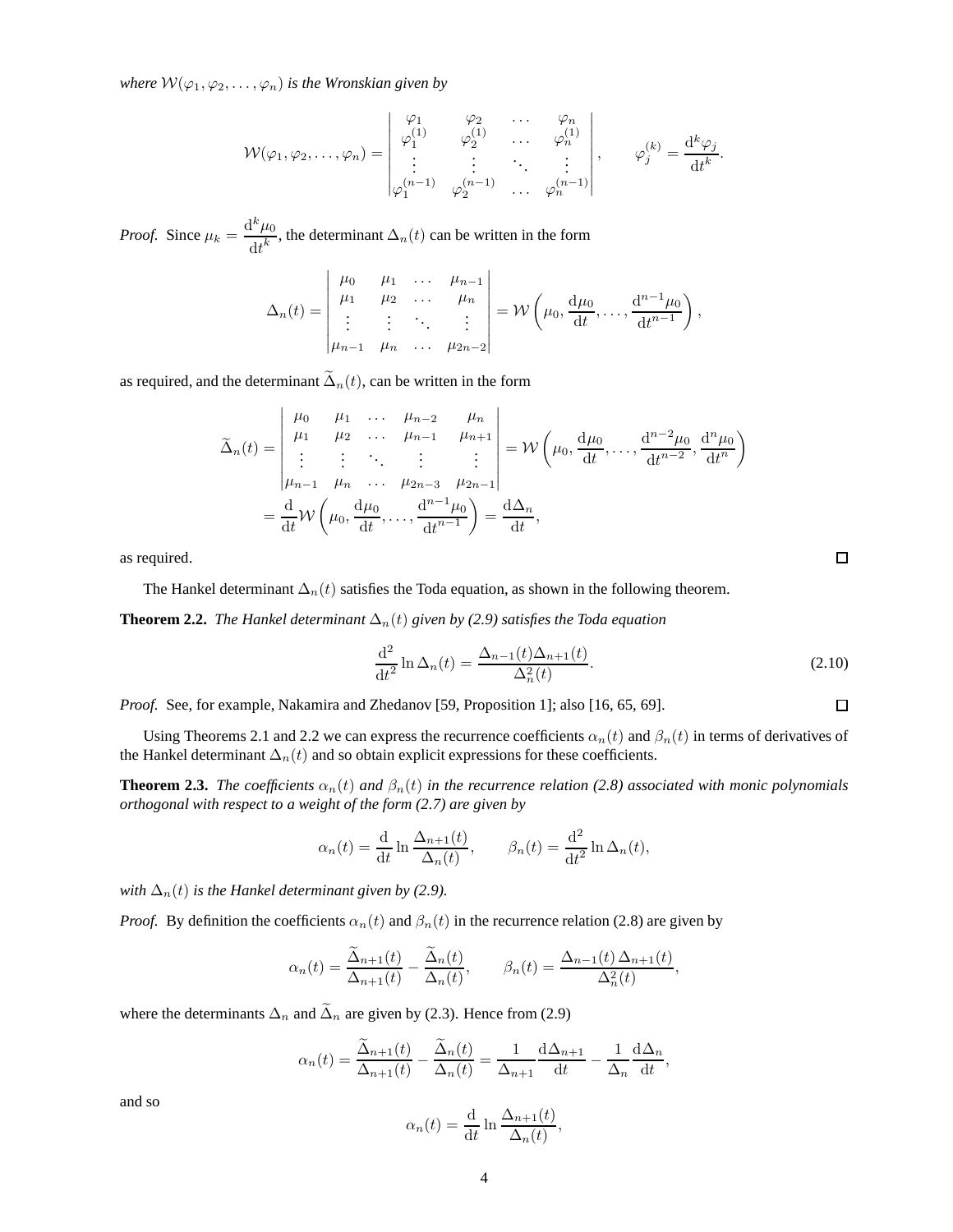as required. By definition

$$
\beta_n(t) = \frac{\Delta_{n-1}(t)\Delta_{n+1}(t)}{\Delta_n^2(t)},
$$

and so from Theorem 2.2 we have

$$
\beta_n(t) = \frac{\mathrm{d}^2}{\mathrm{d}t^2} \ln \Delta_n(t),
$$

as required. See also Chen, Ismail and van Assche [17] who also discuss applications to random matrices.

Equivalently the recurrence coefficients  $\alpha_n(t)$  and  $\beta_n(t)$  can be expressed in terms of  $h_n(t)$  given by (2.6).

**Lemma 2.4.** *The coefficients*  $\alpha_n(t)$  *and*  $\beta_n(t)$  *in the recurrence relation* (2.8) associated with monic polynomials *orthogonal with respect to a weight of the form (2.7) are given by*

$$
\alpha_n(t) = \frac{\mathrm{d}}{\mathrm{d}t} \ln h_n(t), \qquad \beta_n(t) = \frac{h_{n+1}(t)}{h_n(t)},
$$

*where*  $h_n(t)$  *is given by (2.6).* 

*Proof.* See Chen and Ismail [16].

Additionally the coefficients  $\alpha_n(t)$  and  $\beta_n(t)$  in the recurrence relation (2.8) satisfy a Toda system.

**Theorem 2.5.** *The coefficients*  $\alpha_n(t)$  *and*  $\beta_n(t)$  *in the recurrence relation* (2.8) associated with a weight of the form *(2.7) satisfy the Toda system*

$$
\frac{\mathrm{d}\alpha_n}{\mathrm{d}t} = \beta_{n+1} - \beta_n, \qquad \frac{\mathrm{d}\beta_n}{\mathrm{d}t} = \beta_n(\alpha_n - \alpha_{n-1}).\tag{2.11}
$$

*Proof.* See Chen and Ismail [16], Ismail [47, §2.8, p. 41] and Moser [57]; see also [8] for further details and a direct proof in the case of a semi-classical weight of the form  $(2.7)$ . proof in the case of a semi-classical weight of the form (2.7).

Suppose  $P_n(x)$ , for  $n \in \mathbb{N}$ , is a sequence of *classical* orthogonal polynomials (such as Hermite, Laguerre and Jacobi polynomials), then  $P_n(x)$  is a solution of a second-order ordinary differential equation of the form

$$
\sigma(x)\frac{\mathrm{d}^2 P_n}{\mathrm{d}x^2} + \tau(x)\frac{\mathrm{d}P_n}{\mathrm{d}x} = \lambda_n P_n,\tag{2.12}
$$

where  $\sigma(x)$  is a monic polynomial with deg( $\sigma$ )  $\leq 2$ ,  $\tau(x)$  is a polynomial with deg( $\tau$ ) = 1, and  $\lambda_n$  is a real number which depends on the degree of the polynomial solution, see Bochner [7]. Equivalently, the weights of classical orthogonal polynomials satisfy a first-order ordinary differential equation, the *Pearson equation*

$$
\frac{\mathrm{d}}{\mathrm{d}x}[\sigma(x)\omega(x)] = \tau(x)\omega(x),\tag{2.13}
$$

with  $\sigma(x)$  and  $\tau(x)$  the same polynomials as in (2.12), see, for example [1, 7, 21]. However for *semi-classical* orthogonal polynomials, the weight function  $\omega(x)$  satisfies the Pearson equation (2.13) with either deg( $\sigma$ ) > 2 or  $deg(\tau) > 1$ , see, for example [45, 55]. For example, the Pearson equation (2.13) is satisfied for the weight (1.1) with

$$
\sigma(x) = x, \qquad \tau(x) = -2x^2 + tx + \lambda + 1,
$$

and so the weight (1.1) is indeed a semi-classical weight function. Filipuk, van Assche and Zhang [28] comment that

"*We note that for classical orthogonal polynomials (Hermite, Laguerre, Jacobi) one knows these recurrence coefficients explicitly in contrast to non-classical weights*".

In §4 we show that, in the case of the semi-classical Laguerre weight (1.1), the determinants  $\Delta_n(t)$  and  $\Delta_n(t)$  can be explicitly written as Wronskians which arise in the description of special function solutions of  $P_{IV}$  (1.2) that are expressed in terms of parabolic cylinder functions  $D_{\nu}(z)$  when  $\lambda \notin \mathbb{Z}$ , or error functions erf(z) when  $\lambda = n \in \mathbb{Z}$ . Consequently the recurrence coefficients  $\alpha_n(t)$  and  $\beta_n(t)$  (2.2) associated with orthogonal polynomials for the semiclassical Laguerre weight (1.1) can also be explicitly written in terms of these Wronskians.

 $\Box$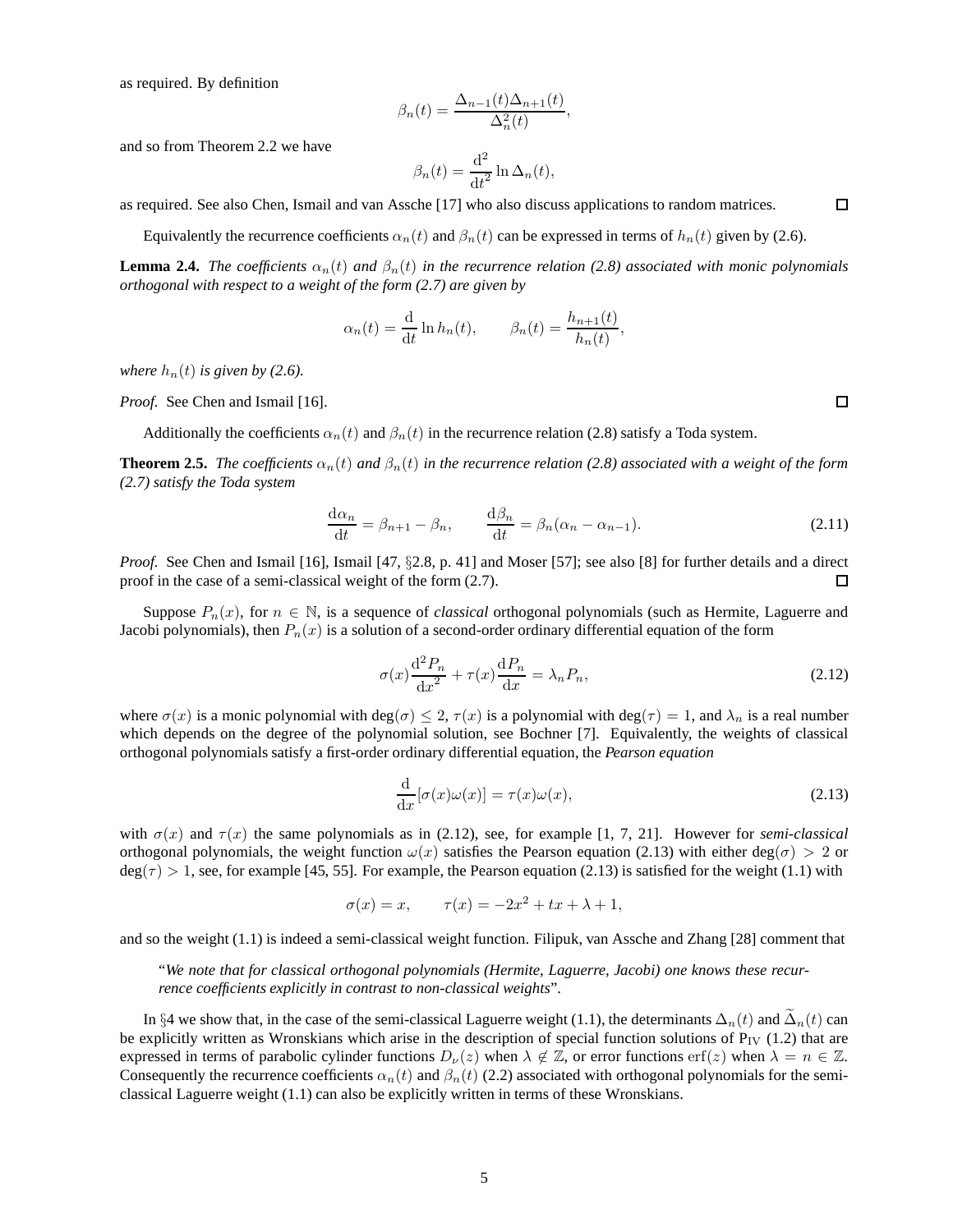# **3** Properties of the fourth Painlevé equation

The six Painlevé equations  $(P_1-P_{VI})$  were first discovered by Painlevé, Gambier and their colleagues in an investigation of which second order ordinary differential equations of the form

$$
\frac{\mathrm{d}^2 q}{\mathrm{d}z^2} = F\left(\frac{\mathrm{d}q}{\mathrm{d}z}, q, z\right),\tag{3.1}
$$

where F is rational in  $dq/dz$  and q and analytic in z, have the property that their solutions have no movable branch points. They showed that there were fifty canonical equations of the form (3.1) with this property, now known as the *Painlevé property*. Further Painlevé, Gambier and their colleagues showed that of these fifty equations, forty-four can be reduced to linear equations, solved in terms of elliptic functions, or are reducible to one of six new nonlinear ordinary differential equations that define new transcendental functions, see Ince [46]. The Painlev´e equations can be thought of as nonlinear analogues of the classical special functions [22, 30, 43, 48, 72], and arise in a wide variety of applications, for example random matrices, cf. [34, 64].

#### **3.1 Hamiltonian structure**

Each of the Painlevé equations  $P_I-P_{VI}$  can be written as a Hamiltonian system

$$
\frac{\mathrm{d}q}{\mathrm{d}z} = \frac{\partial \mathcal{H}_{\mathrm{J}}}{\partial p}, \qquad \frac{\mathrm{d}p}{\mathrm{d}z} = -\frac{\partial \mathcal{H}_{\mathrm{J}}}{\partial q},\tag{3.2}
$$

for a suitable Hamiltonian function  $\mathcal{H}_{J}(q,p,z)$  [49, 60, 62]. The function  $\sigma(z) \equiv \mathcal{H}_{J}(q,p,z)$  satisfies a second-order, second-degree ordinary differential equation, whose solution is expressible in terms of the solution of the associated Painlevé equation [49, 61, 62].

The Hamiltonian associated with  $P_{IV}$  (1.2) is

$$
\mathcal{H}_{\rm IV}(q, p, z; \vartheta_0, \vartheta_\infty) = 2qp^2 - (q^2 + 2zq + 2\vartheta_0)p + \vartheta_\infty q,\tag{3.3}
$$

with  $\vartheta_0$  and  $\vartheta_{\infty}$  parameters [49, 60, 61, 62], and so from (3.2)

$$
\frac{\mathrm{d}q}{\mathrm{d}z} = 4qp - q^2 - 2zq - 2\vartheta_0,\tag{3.4a}
$$

$$
\frac{\mathrm{d}p}{\mathrm{d}z} = -2p^2 + 2qp + 2zp - \vartheta_{\infty}.\tag{3.4b}
$$

Solving  $(3.4a)$  for p and substituting in  $(3.4b)$  yields

$$
\frac{\mathrm{d}^2 q}{\mathrm{d}z^2} = \frac{1}{2q} \left( \frac{\mathrm{d}q}{\mathrm{d}z} \right)^2 + \frac{3}{2}q^3 + 4zq^2 + 2(z^2 + \vartheta_0 - 2\vartheta_\infty - 1)q - \frac{2\vartheta_0^2}{q},
$$

which is P<sub>IV</sub> (1.2) with  $A = 1 - \vartheta_0 + 2\vartheta_{\infty}$  and  $B = -2\vartheta_0^2$ . Analogously, solving (3.4b) for q and substituting in (3.4a) yields

$$
\frac{d^2p}{dz^2} = \frac{1}{2p} \left(\frac{dp}{dz}\right)^2 + 6p^3 - 8zp^2 + 2(z^2 - 2\vartheta_0 + \vartheta_\infty + 1)p - \frac{\vartheta_\infty^2}{2p}.
$$

Then letting  $p = -\frac{1}{2}w$  yields  $P_{IV}$  (1.2) with  $A = -1 + 2\vartheta_0 - \vartheta_{\infty}$  and  $B = -2\vartheta_{\infty}^2$ .

An important property of the Hamiltonian, which is very useful in applications, is that it satisfies a second-order, second-degree ordinary differential equation.

**Theorem 3.1.** *Consider the function*

$$
\sigma(z; \vartheta_0, \vartheta_\infty) = 2qp^2 - (q^2 + 2zq + 2\vartheta_0)p + \vartheta_\infty q,
$$

*where* q *and* p *satisfy the system (3.4), then* σ *satisfies the second-order, second-degree ordinary differential equation*

$$
\left(\frac{\mathrm{d}^2\sigma}{\mathrm{d}z^2}\right)^2 - 4\left(z\frac{\mathrm{d}\sigma}{\mathrm{d}z} - \sigma\right)^2 + 4\frac{\mathrm{d}\sigma}{\mathrm{d}z}\left(\frac{\mathrm{d}\sigma}{\mathrm{d}z} + 2\vartheta_0\right)\left(\frac{\mathrm{d}\sigma}{\mathrm{d}z} + 2\vartheta_\infty\right) = 0.\tag{3.5}
$$

*Conversely, if* σ *is a solution of (3.5), then solutions of the Hamiltonian system (3.4) are given by*

$$
q = \frac{\sigma'' - 2z\sigma' + 2\sigma}{2(\sigma' + 2\vartheta_{\infty})}, \qquad p = \frac{\sigma'' + 2z\sigma' - 2\sigma}{4(\sigma' + 2\vartheta_{0})}, \qquad' = \frac{d}{dz}.
$$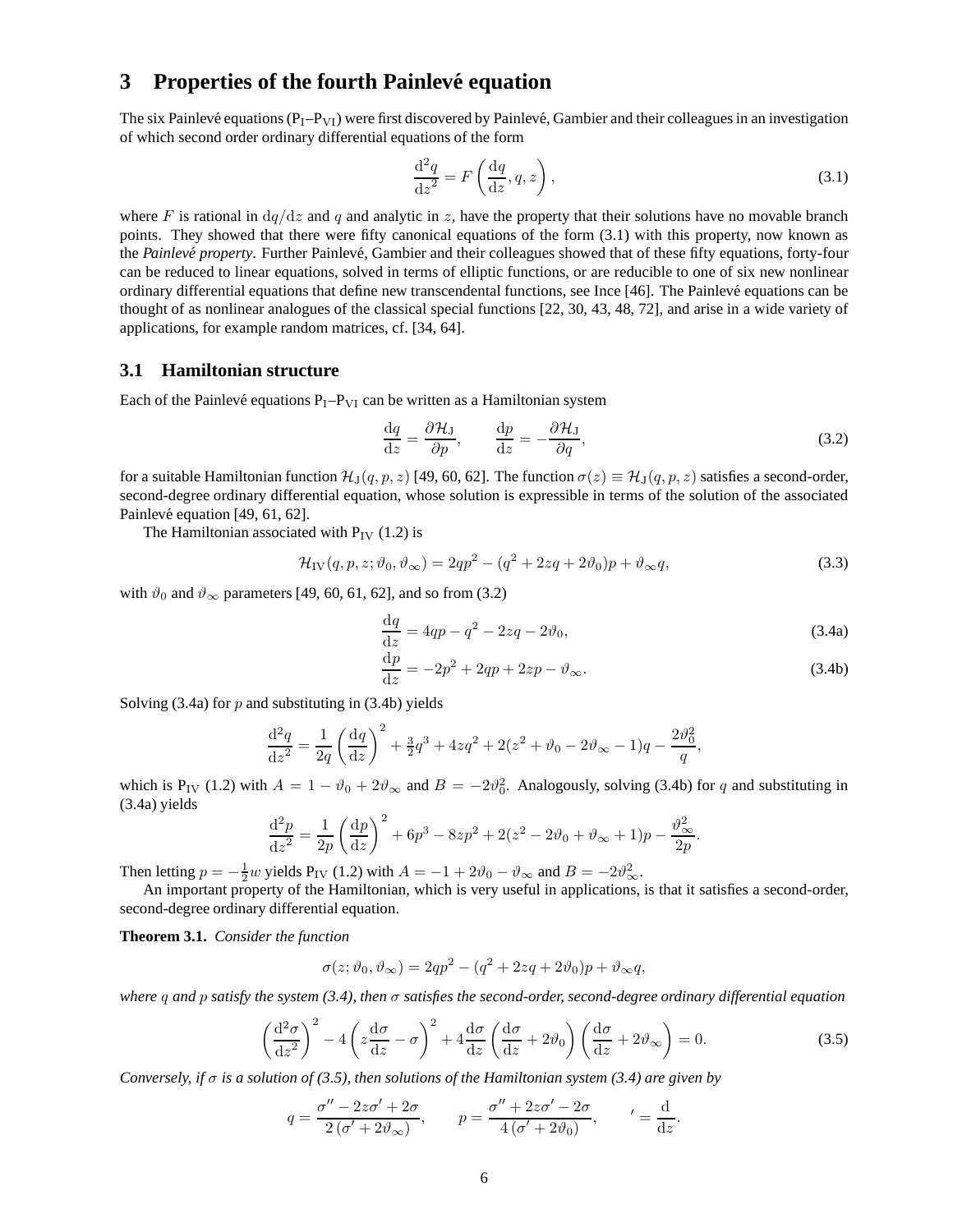#### **Remarks 3.2.**

- 1. Equation (3.5), which is often known as  $S_{IV}$  (or the  $P_{IV}$   $\sigma$ -equation), is equivalent to equation SD-I.c in the classification of second order, second-degree ordinary differential equations with the Painlev´e property by Cosgrove and Scoufis [24], an equation first derived and solved by Chazy [14] and subsequently by Bureau [12, 13] by expressing the solution in terms of solutions of  $P_{IV}$ .
- 2. Theorem 3.1 shows that solutions of equation (3.5) are in a one-to-one correspondence with solutions of the Hamiltonian system (3.4), and so are in a one-to-one correspondence with solutions of  $P_{IV}$  (1.2).
- 3. Equation (3.5) also arises in various applications, for example random matrix theory [36, 37, 50, 71].

#### **3.2** Bäcklund and Schlesinger transformations

The Painlevé equations  $P_{II}-P_{VI}$  possess *Backlund transformations* which relate one solution to another solution either of the same equation, with different values of the parameters, or another equation (see [22, 29, 43] and the references therein). An important application of the Bäcklund transformations is that they generate hierarchies of classical solutions of the Painlevé equations, which are discussed in  $\S 3.3$ .

Bäcklund transformations for  $P_{IV}$  (1.2) are given as follows.

**Theorem 3.3.** Let  $q_0 = w(z; A_0, B_0)$  and  $q_j^{\pm} = w(z; A_j^{\pm}, B_j^{\pm})$ ,  $j = 1, 2, 3, 4$  be solutions of  $P_{IV}$  (1.2) with

$$
A_1^{\pm} = \frac{1}{4}(2 - 2A_0 \pm 3\sqrt{-2B_0}),
$$
  
\n
$$
A_2^{\pm} = -\frac{1}{4}(2 + 2A_0 \pm 3\sqrt{-2B_0}),
$$
  
\n
$$
A_3^{\pm} = \frac{3}{2} - \frac{1}{2}A_0 \mp \frac{3}{4}\sqrt{-2B_0},
$$
  
\n
$$
B_1^{\pm} = -\frac{1}{2}(1 + A_0 \pm \frac{1}{2}\sqrt{-2B_0})^2,
$$
  
\n
$$
B_2^{\pm} = -\frac{1}{2}(1 - A_0 \pm \frac{1}{2}\sqrt{-2B_0})^2,
$$
  
\n
$$
B_3^{\pm} = -\frac{1}{2}(1 - A_0 \pm \frac{1}{2}\sqrt{-2B_0})^2,
$$
  
\n
$$
B_4^{\pm} = -\frac{1}{2}(-1 - A_0 \pm \frac{1}{2}\sqrt{-2B_0})^2.
$$

*Then*

$$
\mathcal{T}_1^{\pm} : q_1^{\pm} = \frac{q_0' - q_0^2 - 2zq_0 \mp \sqrt{-2B_0}}{2q_0},
$$
\n(3.6a)

$$
\mathcal{T}_2^{\pm} : \qquad q_2^{\pm} = -\frac{q_0' + q_0^2 + 2zq_0 \mp \sqrt{-2B_0}}{2q_0},\tag{3.6b}
$$

$$
\mathcal{T}_3^{\pm} : \qquad q_3^{\pm} = q_0 + \frac{2\left(1 - A_0 \mp \frac{1}{2}\sqrt{-2B_0}\right)q_0}{q'_0 \pm \sqrt{-2B_0} + 2zq_0 + q_0^2},\tag{3.6c}
$$

$$
\mathcal{T}_4^{\pm} : \qquad q_4^{\pm} = q_0 + \frac{2\left(1 + A_0 \pm \frac{1}{2}\sqrt{-2B_0}\right)q_0}{q'_0 \mp \sqrt{-2B_0} - 2zq_0 - q_0^2},\tag{3.6d}
$$

*valid when the denominators are non-zero, and where the upper signs or the lower signs are taken throughout each transformation.*

*Proof.* See Gromak [41, 42] and Lukashevich [52]; also [6, 43, 58].

A class of Bäcklund transformations for the Painlevé equations is generated by so-called *Schlesinger transformations* of the associated isomonodromy problems. Fokas, Mugan and Ablowitz [33], deduced the following Schlesinger transformations 
$$
\mathcal{R}_1 - \mathcal{R}_4
$$
 for  $P_{\rm IV}$ .

$$
\mathcal{R}_1: \quad q_1(z; A_1, B_1) = \frac{\left(q' + \sqrt{-2B}\right)^2 + \left(4A + 4 - 2\sqrt{-2B}\right)q^2 - q^2(q + 2z)^2}{2q\left(q^2 + 2zq - q' - \sqrt{-2B}\right)},\tag{3.7a}
$$

$$
\mathcal{R}_2: \quad q_2(z; A_2, B_2) = \frac{\left(q' - \sqrt{-2B}\right)^2 + \left(4A - 4 - 2\sqrt{-2B}\right)q^2 - q^2(q + 2z)^2}{2q\left(q^2 + 2zq + q' - \sqrt{-2B}\right)},\tag{3.7b}
$$

$$
\mathcal{R}_3: \quad q_3(z; A_3, B_3) = \frac{\left(q' - \sqrt{-2B}\right)^2 - \left(4A + 4 + 2\sqrt{-2B}\right)q^2 - q^2(q + 2z)^2}{2q\left(q^2 + 2zq - q' + \sqrt{-2B}\right)},\tag{3.7c}
$$

$$
\mathcal{R}_4: \quad q_4(z; A_4, B_4) = \frac{\left(q' + \sqrt{-2B}\right)^2 + \left(4A - 4 + 2\sqrt{-2B}\right)q^2 - q^2(q + 2z)^2}{2q\left(q^2 + 2zq + q' + \sqrt{-2B}\right)},\tag{3.7d}
$$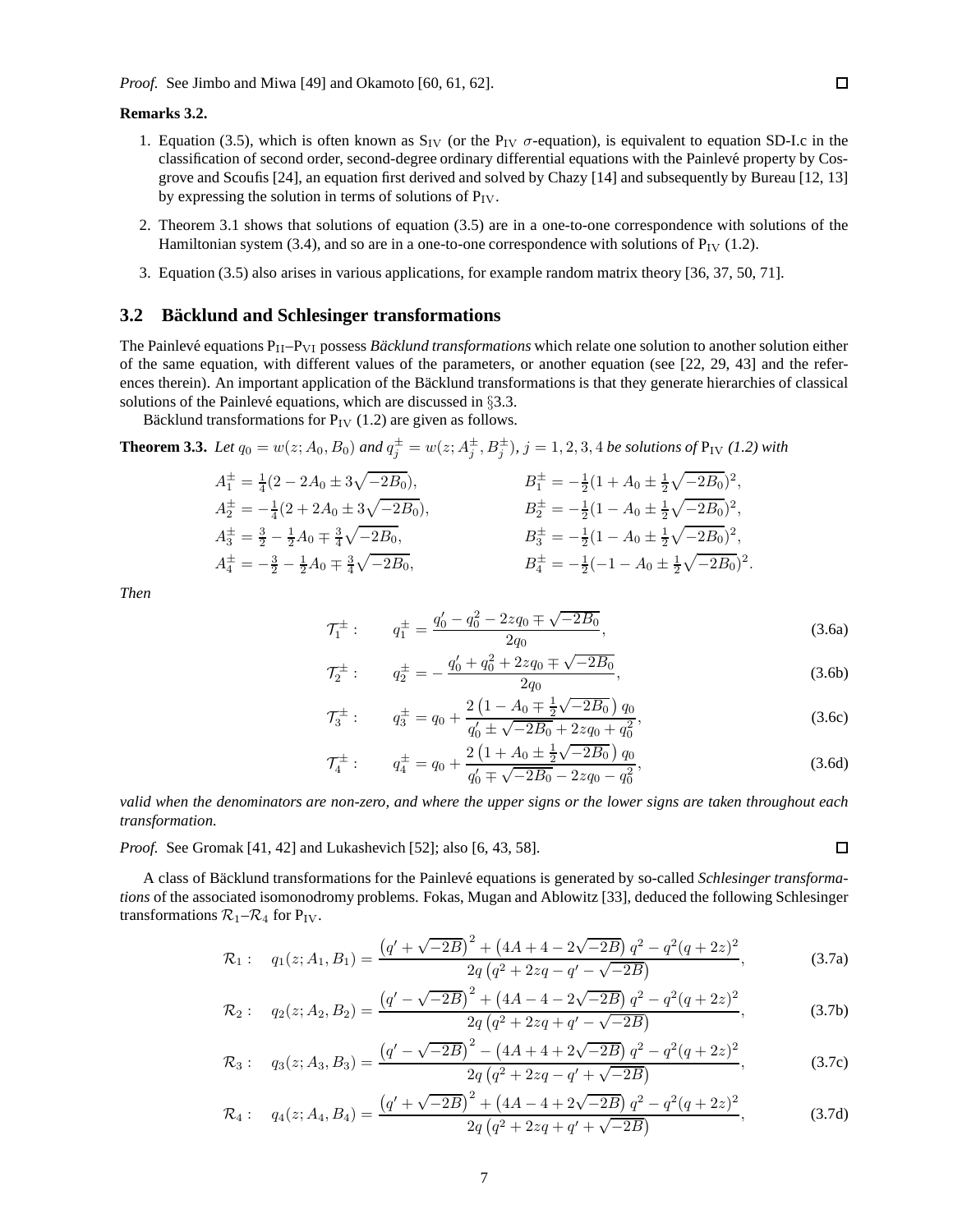where  $q \equiv q(z; A, B)$  and

$$
(A_1, B_1) = \left(A + 1, -\frac{1}{2}(2 - \sqrt{-2B})^2\right), \qquad (A_2, B_2) = \left(A - 1, -\frac{1}{2}(2 + \sqrt{-2B})^2\right), \qquad (3.7e)
$$

$$
(A_3, B_3) = \left(A + 1, -\frac{1}{2}(2 + \sqrt{-2B})^2\right), \qquad (A_4, B_4) = \left(A - 1, -\frac{1}{2}(2 - \sqrt{-2B})^2\right). \tag{3.7f}
$$

Fokas, Mugan and Ablowitz [33] also defined the composite transformations  $\mathcal{R}_5 = \mathcal{R}_1\mathcal{R}_3$  and  $\mathcal{R}_7 = \mathcal{R}_2\mathcal{R}_4$  given by

$$
\mathcal{R}_5: \quad q_5(z; A_5, B_5) = \frac{\left(q' - q^2 - 2zq\right)^2 + 2B}{2q\left\{q' - q^2 - 2zq + 2\left(A + 1\right)\right\}},\tag{3.8a}
$$

$$
\mathcal{R}_7: \quad q_7(z; A_7, B_7) = -\frac{\left(q' + q^2 + 2zq\right)^2 + 2B}{2q\left\{q' + q^2 + 2zq - 2\left(A - 1\right)\right\}},\tag{3.8b}
$$

respectively, where

$$
(A_5, B_5) = (A + 2, B), \qquad (A_7, B_7) = (A - 2, B). \tag{3.8c}
$$

We remark that  $\mathcal{R}_5$  and  $\mathcal{R}_7$  are the transformations  $\mathcal{T}_+$  and  $\mathcal{T}_-$ , respectively, given by Murata [58].

### **3.3 Special function solutions**

The Painlevé equations  $P_{II}-P_{VI}$  possess hierarchies of solutions expressible in terms of classical special functions, for special values of the parameters through an associated Riccati equation,

$$
\frac{\mathrm{d}q}{\mathrm{d}z} = f_2(z)q^2 + f_1(z)q + f_0(z),\tag{3.9}
$$

where  $f_2(z)$ ,  $f_1(z)$  and  $f_0(z)$  are rational functions. Hierarchies of solutions, which are often referred to as "oneparameter solutions" (since they have one arbitrary constant), are generated from "seed solutions" derived from the Riccati equation using the Bäcklund transformations given in  $§3.2$ . Furthermore, as for the rational solutions, these special function solutions are often expressed in the form of determinants.

Solutions of  $P_{II}-P_{VI}$  are expressed in terms of special functions as follows (see [22, 43, 56], and the references therein): for P<sub>II</sub> in terms of Airy functions Ai(z) and Bi(z); for P<sub>III</sub> in terms of Bessel functions  $J_{\nu}(z)$  and  $Y_{\nu}(z)$ ; for  $P_{IV}$  in terms of parabolic cylinder functions functions  $D_{\nu}(z)$ ; for  $P_{V}$  in terms of confluent hypergeometric functions  $_1F_1(a;c;z)$  (equivalently Kummer functions  $M(a,b,z)$  and  $U(a,b,z)$  or Whittaker functions  $M_{\kappa,\mu}(z)$  and  $W_{\kappa,\mu}(z)$ ); and for P<sub>VI</sub> in terms of hypergeometric functions  ${}_2F_1(a, b; c; z)$ . Some classical orthogonal polynomials arise as particular cases of these special function solutions and thus yield rational solutions of the associated Painlevé equations: for P $_{\rm III}$  and P $_{\rm V}$  in terms of associated Laguerre polynomials  $L_k^{(m)}$  $\binom{m}{k}(z)$ ; for P<sub>IV</sub> in terms of Hermite polynomials  $H_n(z)$ ; and for P<sub>VI</sub> in terms of Jacobi polynomials  $P_n^{(\alpha,\beta)}(z)$ .

Special function solutions of  $P_{IV}$  (1.2) are expressed in in terms of parabolic cylinder functions.

**Theorem 3.4.** P<sub>IV</sub> (1.2) has solutions expressible in terms of parabolic cylinder functions if and only if either

$$
B = -2(2n + 1 + \varepsilon A)^2,
$$
\n(3.10)

*or*

$$
B = -2n^2,\tag{3.11}
$$

*with*  $n \in \mathbb{Z}$  *and*  $\varepsilon = \pm 1$ *.* 

*Proof.* See [40, 42, 43, 44, 51, 52].

For  $P_{IV}$  (1.2) the associated Riccati equation is

$$
\frac{\mathrm{d}q}{\mathrm{d}z} = \varepsilon(q^2 + 2zq) + 2\nu, \qquad \varepsilon^2 = 1,\tag{3.12}
$$

with P<sub>IV</sub> parameters  $A = -\varepsilon(\nu + 1)$  and  $B = -2\nu^2$ . Letting  $w(z) = \frac{d}{dz} \ln \varphi_{\nu}(z)$  in (3.12) yields

$$
\frac{\mathrm{d}^2 \varphi_{\nu}}{\mathrm{d}z^2} - 2\varepsilon z \frac{\mathrm{d}\varphi_{\nu}}{\mathrm{d}z} + 2\varepsilon \nu \varphi_{\nu} = 0. \tag{3.13}
$$

The solution of this equation depends on whether  $\nu \in \mathbb{Z}$  or  $\nu \notin \mathbb{Z}$ , which we now summarize.

口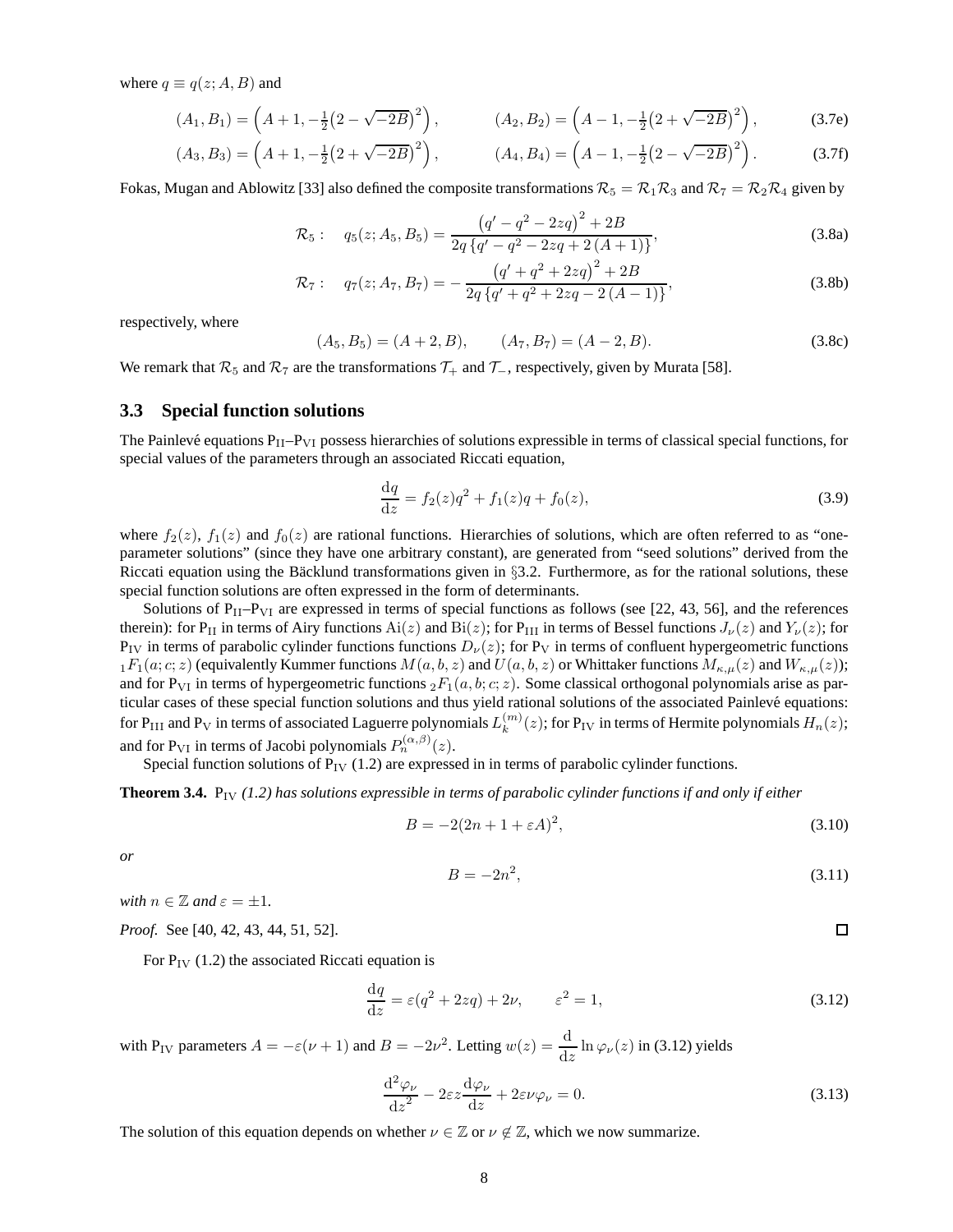(i) If  $\nu \notin \mathbb{Z}$  then equation (3.13) has solutions

$$
\varphi_{\nu}(z;\varepsilon) = \begin{cases} \left\{ C_1 D_{\nu}(\sqrt{2}z) + C_2 D_{\nu}(-\sqrt{2}z) \right\} \exp\left(\frac{1}{2}z^2\right), & \text{if } \varepsilon = 1, \\ \left\{ C_1 D_{-\nu-1}(\sqrt{2}z) + C_2 D_{-\nu-1}(-\sqrt{2}z) \right\} \exp\left(-\frac{1}{2}z^2\right), & \text{if } \varepsilon = -1, \end{cases}
$$
(3.14)

with  $C_1$  and  $C_2$  arbitrary constants, where  $D_\nu(\zeta)$  is the *parabolic cylinder function* which satisfies

$$
\frac{\mathrm{d}^2 D_{\nu}}{\mathrm{d}\zeta^2} = \left(\frac{1}{4}\zeta^2 - \nu - \frac{1}{2}\right)D_{\nu},\tag{3.15}
$$

and the boundary condition

$$
D_{\nu}(\zeta) \sim \zeta^{\nu} \exp\left(-\frac{1}{4}\zeta^2\right), \quad \text{as} \quad \zeta \to +\infty.
$$

(ii) If  $\nu = 0$  then equation (3.13) has the solutions

$$
\varphi_0(z;\varepsilon) = \begin{cases} C_1 + C_2 \operatorname{erfi}(z), & \text{if } \varepsilon = 1, \\ C_1 + C_2 \operatorname{erfc}(z), & \text{if } \varepsilon = -1, \end{cases}
$$

with  $C_1$  and  $C_2$  arbitrary constants, where  $erfc(z)$  is the *complementary error function* and  $erfi(z)$  is the *imaginary error function*, respectively defined by

$$
\operatorname{erfc}(z) = \frac{2}{\sqrt{\pi}} \int_z^{\infty} \exp(-t^2) dt, \qquad \operatorname{erfi}(z) = \frac{2}{\sqrt{\pi}} \int_0^z \exp(t^2) dt. \tag{3.16}
$$

(iii) If  $\nu = m$ , for  $m \ge 1$ , then equation (3.13) has the solutions

$$
\varphi_m(z;\varepsilon) = \begin{cases} C_1 H_m(z) + C_2 \exp(z^2) \frac{d^m}{dz^m} \left\{ \text{erfi}(z) \exp(-z^2) \right\}, & \text{if } \varepsilon = 1, \\ C_1 (-i)^m H_m(iz) + C_2 \exp(-z^2) \frac{d^m}{dz^m} \left\{ \text{erfc}(z) \exp(z^2) \right\}, & \text{if } \varepsilon = -1, \end{cases}
$$

with  $C_1$  and  $C_2$  arbitrary constants, where  $H_m(z)$  is the *Hermite polynomial* defined by

$$
H_m(z) = (-1)^m \exp(z^2) \frac{d^m}{dz^m} \exp(-z^2).
$$
 (3.17)

(iv) If  $\nu = -m$ , for  $m \ge 1$ , then equation (3.13) has the solutions

$$
\varphi_{-m}(z;\varepsilon) = \begin{cases} C_1(-i)^{m-1} H_{m-1}(iz) \exp(z^2) + C_2 \frac{d^{m-1}}{dz^{m-1}} \left\{ \text{erfc}(z) \exp(z^2) \right\}, & \text{if } \varepsilon = 1, \\ C_1 H_{m-1}(z) \exp(-z^2) + C_2 \frac{d^{m-1}}{dz^{m-1}} \left\{ \text{erfi}(z) \exp(-z^2) \right\}, & \text{if } \varepsilon = -1, \end{cases}
$$

with  $C_1$  and  $C_2$  arbitrary constants.

If  $\varphi_{\nu}(z;\varepsilon)$  is a solution of (3.13), then the "seed solutions" of P<sub>IV</sub> (1.2) are given by

$$
q(z; -\varepsilon(\nu+1), -2\nu^2) = -\varepsilon \frac{\mathrm{d}}{\mathrm{d}z} \ln \varphi_{\nu}(z; \varepsilon), \qquad q(z; -\varepsilon\nu, -2(\nu+1)^2) = -2z + \varepsilon \frac{\mathrm{d}}{\mathrm{d}z} \ln \varphi_{\nu}(z; \varepsilon).
$$

Hierarchies of special function solutions can be generated from these solutions using the Bäcklund transformations given in §3.2. However there is an alternative approach.

Determinantal representations of special function solutions for  $P_{IV}$  (1.2) and  $S_{IV}$  (3.5) are discussed in the following theorem.

**Theorem 3.5.** *Let*  $\tau_{n,\nu}(z;\epsilon)$  *be given by* 

$$
\tau_{n,\nu}(z;\varepsilon) = \mathcal{W}\left(\varphi_{\nu}(z;\varepsilon), \frac{\mathrm{d}\varphi_{\nu}}{\mathrm{d}z}(z;\varepsilon), \dots, \frac{\mathrm{d}^{n-1}\varphi_{\nu}}{\mathrm{d}z^{n-1}}(z;\varepsilon)\right), \qquad n \ge 1,
$$
\n(3.18)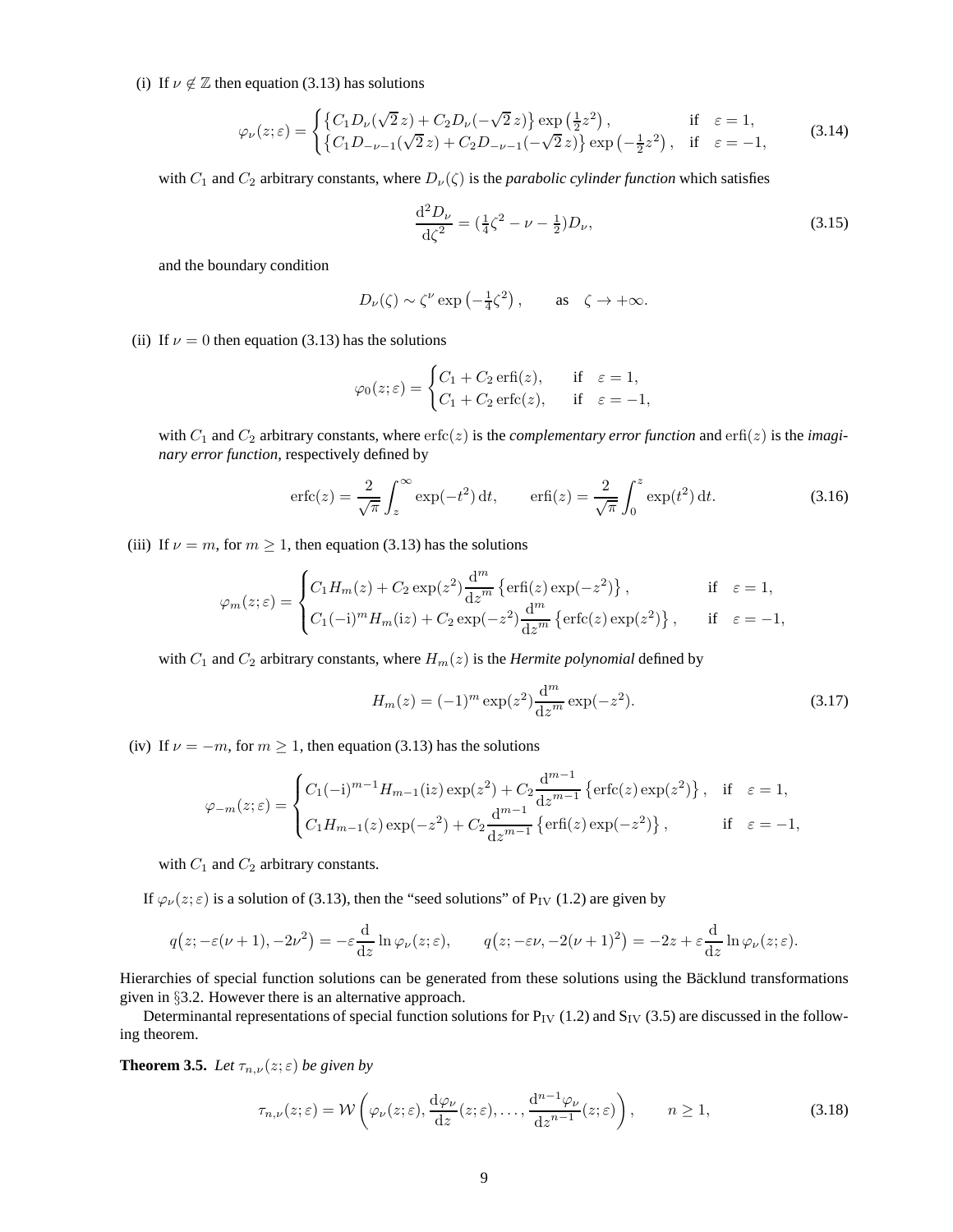*with*  $\tau_{0,\nu}(z;\varepsilon) = 1$ *, where*  $\varphi_{\nu}(z;\varepsilon)$  *is a solution of* (3.13) and  $W(\varphi_1,\varphi_2,\ldots,\varphi_n)$  *is the Wronskian. Then for*  $n \ge 0$ *, special function solutions of*  $P_{IV}$  (1.2) are given by

$$
q_{n,\nu}^{[1]}\left(z;A_{n,\nu}^{[1]},B_{n,\nu}^{[1]}\right) = -2z + \varepsilon \frac{\mathrm{d}}{\mathrm{d}z} \ln \frac{\tau_{n+1,\nu}(z;\varepsilon)}{\tau_{n,\nu}(z;\varepsilon)}, \quad A_{n,\nu}^{[1]} = \varepsilon (2n-\nu), \quad B_{n,\nu}^{[1]} = -2(\nu+1)^2, \tag{3.19a}
$$

$$
q_{n,\nu}^{[2]}\left(z;A_{n,\nu}^{[2]},B_{n,\nu}^{[2]}\right) = \varepsilon \frac{\mathrm{d}}{\mathrm{d}z} \ln \frac{\tau_{n,\nu}(z;\varepsilon)}{\tau_{n,\nu+1}(z;\varepsilon)}, \qquad A_{n,\nu}^{[2]} = \varepsilon(2\nu - n), \qquad B_{n,\nu}^{[2]} = -2(n+1)^2, \tag{3.19b}
$$

$$
q_{n,\nu}^{[3]}\left(z;A_{n,\nu}^{[3]},B_{n,\nu}^{[3]}\right) = \varepsilon \frac{\mathrm{d}}{\mathrm{d}z} \ln \frac{\tau_{n,\nu+1}(z;\varepsilon)}{\tau_{n+1,\nu}(z;\varepsilon)}, \qquad A_{n,\nu}^{[3]} = -\varepsilon(n+\nu), \quad B_{n,\nu}^{[3]} = -2(\nu-n+1)^2, \quad (3.19c)
$$

*and special function solutions of*  $S_{IV}$  (3.5) are given by

$$
\sigma_{n,\nu}^{[1]}(z;\vartheta_0,\vartheta_{\infty}) = \frac{\mathrm{d}}{\mathrm{d}z} \ln \tau_{n,\nu}(z;\varepsilon), \qquad \qquad \vartheta_0^{[1]} = \varepsilon(\nu - n + 1), \quad \vartheta_{\infty}^{[1]} = -\varepsilon n, \tag{3.20a}
$$

$$
\sigma_{n,\nu}^{[2]}(z;\vartheta_0,\vartheta_{\infty}) = \frac{\mathrm{d}}{\mathrm{d}z}\ln\tau_{n,\nu}(z;\varepsilon) - 2\varepsilon nz, \qquad \qquad \vartheta_0^{[2]} = \varepsilon n, \qquad \qquad \vartheta_{\infty}^{[2]} = \varepsilon(\nu+1), \qquad (3.20b)
$$

$$
\sigma_{n,\nu}^{[3]}(z;\vartheta_0,\vartheta_{\infty}) = \frac{\mathrm{d}}{\mathrm{d}z} \ln \tau_{n,\nu}(z;\varepsilon) + 2\varepsilon(\nu - n + 1)z, \quad \vartheta_0^{[3]} = -\varepsilon(\nu + 1), \qquad \vartheta_{\infty}^{[3]} = -\varepsilon(\nu - n + 1), \quad (3.20c)
$$

*Proof.* See Okamoto [62]; also Forrester and Witte [36].

# **4 Semi-classical Laguerre weight**

In this section we consider monic orthogonal polynomials  $P_n(x;t)$ , for  $n \in \mathbb{N}$ , with respect to the semi-classical Laguerre weight (1.1), where these polynomials satisfy the three-term recurrence relation (2.8), i.e.

$$
xP_n(x;t) = P_{n+1}(x;t) + \alpha_n(t)P_n(x;t) + \beta_n(t)P_{n-1}(x;t),
$$
\n(4.1)

Boelen and van Assche [10, Theorem 1.1] prove the following theorem.

**Theorem 4.1.** Let  $\alpha_n(t)$  and  $\beta_n(t)$  be the coefficients in the recurrence relation (4.1) associated with the semi*classical Laguerre weight (1.1). Then the quantities*

$$
x_n = \frac{\sqrt{2}}{t - 2\alpha_n}, \qquad y_n = 2\beta_n - n - \frac{1}{2}\lambda,\tag{4.2}
$$

*satisfy the discrete system*

$$
x_{n-1}x_n = \frac{y_n + n + \frac{1}{2}\lambda}{y_n^2 - \frac{1}{4}\lambda^2}, \qquad y_n + y_{n+1} = \frac{1}{x_n} \left(\frac{t}{\sqrt{2}} - \frac{1}{x_n}\right).
$$
 (4.3)

Boelen and van Assche [10] also show that the system (4.3) can be obtained from an asymmetric discrete  $P_{IV}$ equation by a limiting process. However, from our point of view, it is more convenient to have the discrete system satisfied by  $\alpha_n$  and  $\beta_n$ , which is given in the following Lemma.

**Lemma 4.2.** *The coefficients*  $\alpha_n(t)$  *and*  $\beta_n(t)$  *in the recurrence relation* (4.1) associated with the semi-classical *Laguerre weight (1.1) satisfy the discrete system*

$$
(2\alpha_n - t)(2\alpha_{n-1} - t) = \frac{(2\beta_n - n)(2\beta_n - n - \lambda)}{\beta_n},
$$
\n(4.4a)

$$
2\beta_n + 2\beta_{n+1} + \alpha_n(2\alpha_n - t) = 2n + \lambda + 1.
$$
\n(4.4b)

*Proof.* Substituting (4.2) into (4.3) yields the discrete system (4.4).

Since the semi-classical Laguerre weight (1.1) has the form  $\omega_0(x) \exp(xt)$  and the moments are finite for all  $t \in \mathbb{R}$ , with t a parameter, then the coefficients  $\alpha_n(t)$  and  $\beta_n(t)$  in the recurrence relation (4.1) satisfy the Toda system, recall Theorem 2.5.

We are now in a position to prove the relationship between the coefficients  $\alpha_n(t)$  and  $\beta_n(t)$  in the recurrence relation (4.1) associated with the semi-classical Laguerre weight (1.1) and solutions of  $P_{IV}$  (1.2).

 $\Box$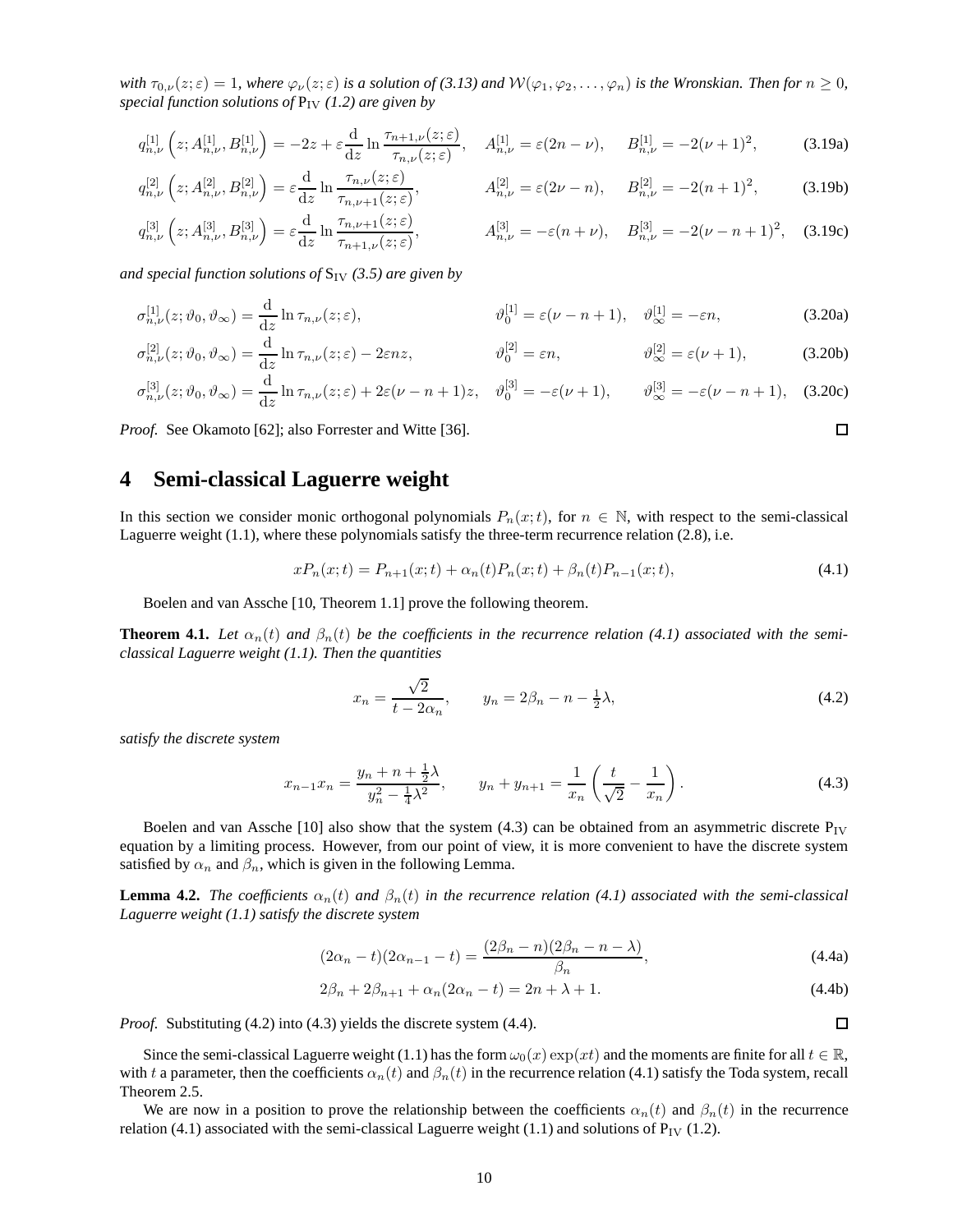**Theorem 4.3.** *The coefficients*  $\alpha_n(t)$  *and*  $\beta_n(t)$  *in the recurrence relation* (4.1) associated with the semi-classical *Laguerre weight (1.1) are given by*

$$
\alpha_n(t) = \frac{1}{2}q_n(z) + \frac{1}{2}t,\tag{4.5a}
$$

$$
\beta_n(t) = -\frac{1}{8} \frac{dq_n}{dz} - \frac{1}{8} q_n^2(z) - \frac{1}{4} z q_n(z) + \frac{1}{2} n + \frac{1}{4} \lambda,
$$
\n(4.5b)

 $with z = \frac{1}{2}t$ *, where*  $q_n(z)$  *satisfies* 

$$
\frac{\mathrm{d}^2 q_n}{\mathrm{d}z^2} = \frac{1}{2q_n} \left( \frac{\mathrm{d}q_n}{\mathrm{d}z} \right)^2 + \frac{3}{2} q_n^3 + 4z q_n^2 + 2(z^2 - 2n - \lambda - 1) q_n - \frac{2\lambda^2}{q_n},\tag{4.6}
$$

*which is*  $P_{IV}$  (1.2), with parameters

$$
(A, B) = (2n + \lambda + 1, -2\lambda^2). \tag{4.7}
$$

*Proof.* Solving the discrete system (4.4) for  $\alpha_{n-1}$  and  $\beta_{n+1}$  yields

$$
\alpha_{n-1} = \frac{1}{2}t + \frac{(2\beta_n - n)(2\beta_n - n - \lambda)}{2(2\alpha_n - t)\beta_n},
$$
  

$$
\beta_{n+1} = -\beta_n - \frac{1}{2}(2n + \lambda + 1) - \alpha_n(\alpha_n - \frac{1}{2}t),
$$

and then substituting these into (2.11) gives

$$
\frac{\mathrm{d}\alpha_n}{\mathrm{d}t} = -\alpha_n(\alpha_n - \frac{1}{2}t) - 2\beta_n + \frac{1}{2}(2n + \lambda + 1),\tag{4.8a}
$$

$$
\frac{\mathrm{d}\beta_n}{\mathrm{d}t} = (\alpha_n - \frac{1}{2}t)\beta_n - \frac{(2\beta_n - n)(2\beta_n - n - \lambda)}{2(2\alpha_n - t)}.\tag{4.8b}
$$

Solving (4.8a) for  $\beta_n$  yields

$$
\beta_n = \frac{1}{2} \frac{d\alpha_n}{dt} + \frac{1}{2} \alpha_n (\alpha_n - \frac{1}{2}t) - \frac{1}{4} (2n + \lambda + 1),\tag{4.9}
$$

and then substituting this into (4.8b) yields

$$
\frac{d^2\alpha_n}{dt^2} = \frac{1}{2\alpha_n - t} \left( \frac{d\alpha_n}{dt} - \frac{1}{2} \right)^2 + \frac{3}{2}\alpha_n^3 - \frac{5}{4}t\alpha_n^2 + \frac{1}{4}(t^2 - 4n - 2 - 2\lambda)\alpha_n + \frac{1}{4}t(2n + \lambda + 1) - \frac{\lambda^2}{4(2\alpha_n - t)},
$$

Making the transformation (4.5a) in this equation yields equation (4.6), which is  $P_{IV}$  (1.2) with parameters given by (4.7). Finally making the transformation (4.5a) in (4.9) yields (4.5b), as required.  $\Box$ 

#### **Remarks 4.4.**

- 1. Filipuk, van Assche and Zhang [28], who considered orthonormal polynomials rather than monic orthogonal polynomials, proved the result (4.5a) for  $\alpha_n(t)$ . However Filipuk, van Assche and Zhang [28] did not give an explicit expression for  $\alpha_n(t)$ , which we do below.
- 2. From Theorem 3.4 we see that the parameters (4.7) satisfy (3.10) with  $\varepsilon = -1$ , and therefore satisfy the condition given in Theorem 3.4 for  $P_{IV}$  to have solutions expressible in terms of parabolic cylinder functions.
- 3. If  $q_n$  is a solution of equation (4.6) then the solutions  $q_{n+1}$  and  $q_{n-1}$  are given by

$$
q_{n+1} = \frac{\left(q'_n - q_n^2 - 2zq_n\right)^2 - 4\lambda^2}{2q_n\left(q'_n - q_n^2 - 2zq_n + 4n + 2\lambda + 4\right)}, \qquad q_{n-1} = -\frac{\left(q'_n + q_n^2 + 2zq_n\right)^2 - 4\lambda^2}{2q_n\left(q'_n + q_n^2 + 2zq_n - 4n - 2\lambda\right)},
$$

where  $' \equiv d/dz$ , which are special cases of the Schlesinger transformations  $\mathcal{R}_5$  (3.8a) and  $\mathcal{R}_7$  (3.8b), respectively.

4. From Theorem 3.5, we see that the parabolic cylinder function solutions of equation (4.6) are given by

$$
q_n(z) = -2z + \frac{d}{dz} \ln \frac{\tau_{n+1,\lambda}(z)}{\tau_{n,\lambda}(z)},
$$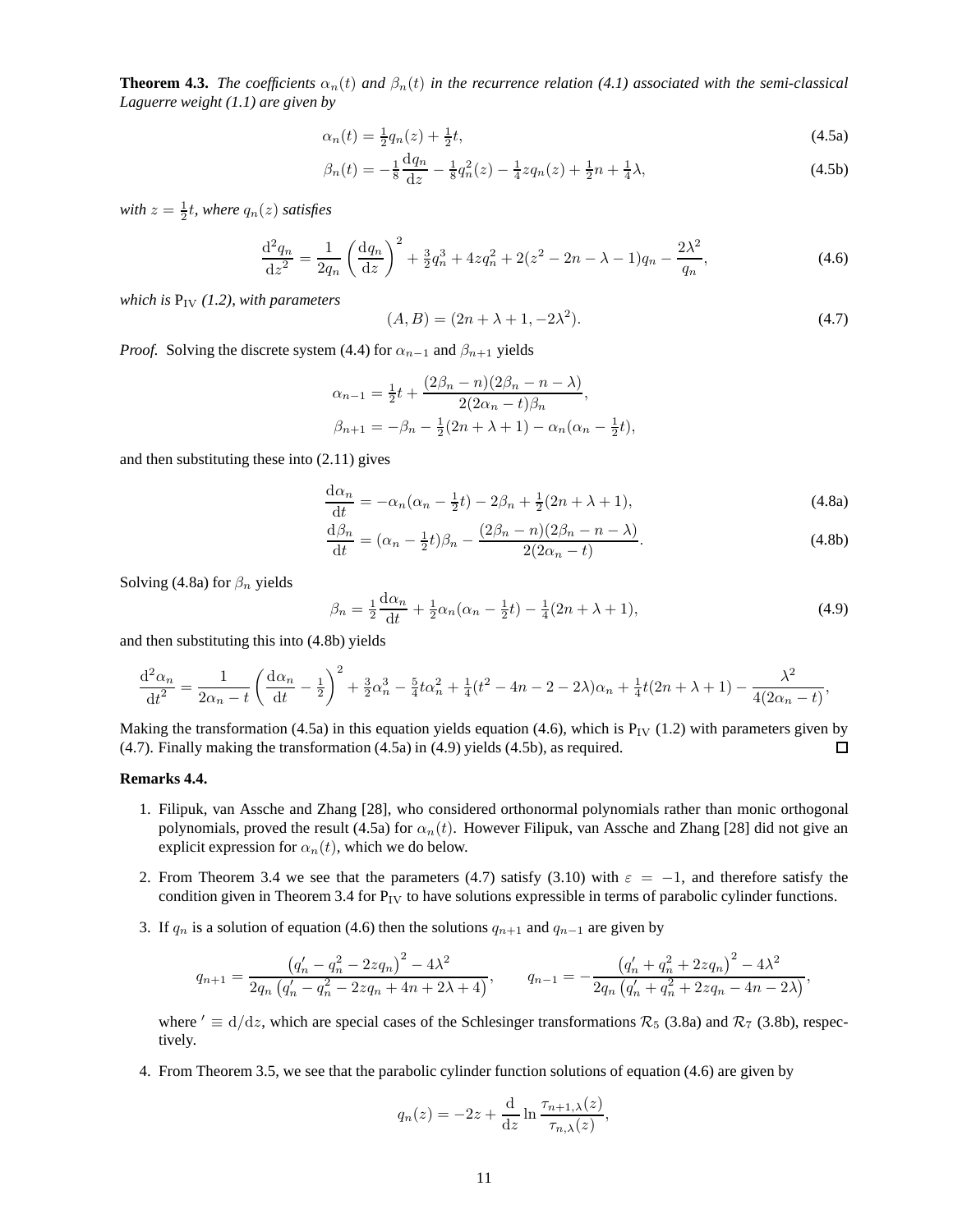where

$$
\tau_{n,\lambda}(z) = \mathcal{W}\left(\psi_{\lambda}, \frac{\mathrm{d}\psi_{\lambda}}{\mathrm{d}z}, \dots, \frac{\mathrm{d}^{n-1}\psi_{\lambda}}{\mathrm{d}z^{n-1}}\right), \qquad \tau_{0,\lambda}(z) = 1,
$$

and  $\psi_{\lambda}(z)$  satisfies

$$
\frac{\mathrm{d}^2 \psi_\lambda}{\mathrm{d} z^2} - 2z \frac{\mathrm{d} \psi_\lambda}{\mathrm{d} z} - 2(\lambda + 1)\psi_\lambda = 0,
$$

which is equation (3.13) with  $\nu = -\lambda - 1$  and  $\varepsilon = 1$ . This equation has general solution

$$
\psi_{\lambda}(z) = \begin{cases} \left\{C_1D_{-\lambda-1}\left(\sqrt{2}z\right) + C_2D_{-\lambda-1}\left(-\sqrt{2}z\right)\right\} \exp\left(\frac{1}{2}z^2\right), & \text{if } \lambda \notin \mathbb{N}, \\ C_1(-i)^m H_m(iz) \exp(z^2) + C_2 \frac{d^m}{dz^m} \left\{ \text{erfc}(z) \exp(z^2) \right\}, & \text{if } \lambda = m \in \mathbb{N}, \end{cases}
$$

with  $C_1$  and  $C_2$  arbitrary constants, where  $D_\nu(\zeta)$  is the parabolic cylinder function,  $H_m(\zeta)$  the Hermite polynomial (3.17), and  $erfc(z)$  the complementary error function (3.16).

The system (4.8) satisfied by the recurrence coefficients  $\alpha_n(t)$  and  $\beta_n(t)$  is equivalent to the Hamiltonian system (3.4) associated with  $P_{IV}$ , as shown in the following Theorem.

**Theorem 4.5.** *The system (4.8) is equivalent to the Hamiltonian system (3.4) associated with*  $P_{IV}$ *.* 

*Proof.* If in the system (4.8) we make the transformation

$$
\alpha_n(t) = \frac{1}{2}q_n(z) + \frac{1}{2}t, \qquad \beta_n(t) = -\frac{1}{2}q_n(z)p_n(z) + \frac{1}{2}(n+\lambda), \qquad z = \frac{1}{2}t,
$$

then  $q_n(z)$  and  $p_n(z)$  satisfy the system

$$
\frac{dq_n}{dz} = 4q_n p_n - q_n^2 - 2zq_n - 2\lambda,
$$
\n(4.10a)

$$
\frac{dp_n}{dz} = -2p_n^2 + 2p_n q_n + 2zp_n - n - \lambda,
$$
\n(4.10b)

which is the system (3.4) with  $\vartheta_0 = \lambda$  and  $\vartheta_{\infty} = \lambda + n$ . Conversely making the transformation

$$
q_n(z) = 2\alpha_n(t) - t
$$
,  $p_n(z) = -\frac{2\beta_n(t) - n - \lambda}{2\alpha_n(t) - t}$ ,  $t = 2z$ ,

in the system (4.10) yields the system (4.8).

Our main objective is to obtain explicit expressions for the coefficients  $\alpha_n(t)$  and  $\beta_n(t)$  in the recurrence relation (4.1). First we derive an explicit expression for the moment  $\mu_0(t; \lambda)$ .

**Theorem 4.6.** *For the semi-classical Laguerre weight (1.1), the moment*  $\mu_0(t; \lambda)$  *is given by* 

$$
\mu_0(t;\lambda) = \begin{cases} \frac{\Gamma(\lambda+1)\exp\left(\frac{1}{8}t^2\right)}{2^{(\lambda+1)/2}} D_{-\lambda-1}\left(-\frac{1}{2}\sqrt{2}t\right), & \text{if } \lambda \notin \mathbb{N}, \\ \frac{1}{2}\sqrt{\pi} \frac{d^m}{dt^m} \left\{ \exp\left(\frac{1}{4}t^2\right) \left[1 + \text{erf}\left(\frac{1}{2}t\right)\right] \right\}, & \text{if } \lambda = m \in \mathbb{N}, \end{cases}
$$
(4.11)

*with*  $D_\nu(\zeta)$  *the parabolic cylinder function and*  $erf(z)$  *the error function. Further*  $\mu_0(t; \lambda)$  *satisfies the equation* 

$$
\frac{d^2\mu_0}{dt^2} - \frac{1}{2}t\frac{d\mu_0}{dt} - \frac{1}{2}(\lambda + 1)\mu_0 = 0.
$$
\n(4.12)

*Proof.* The parabolic cylinder function  $D_{\nu}(\zeta)$ , with  $\nu \notin \mathbb{Z}$ , has the integral representation [63, §12.5(i)]

$$
D_{\nu}(\zeta) = \frac{\exp(-\frac{1}{4}\zeta^2)}{\Gamma(-\nu)} \int_0^{\infty} s^{-\nu - 1} \exp(-\frac{1}{2}s^2 - \zeta s) \,ds, \qquad \Re(\nu) < 0.
$$

For the semi-classical Laguerre weight (1.1), the moment  $\mu_0(t; \lambda)$ , with  $\lambda \notin \mathbb{N}$ , is given by

$$
\mu_0(t;\lambda) = \int_0^\infty x^\lambda \exp(-x^2 + xt) dx
$$
  
=  $2^{-(\lambda+1)/2} \int_0^\infty s^\lambda \exp\left(-\frac{1}{2}s^2 + \frac{1}{2}\sqrt{2}ts\right) ds$   
=  $\frac{\Gamma(\lambda+1)\exp\left(\frac{1}{8}t^2\right)}{2^{(\lambda+1)/2}} D_{-\lambda-1}\left(-\frac{1}{2}\sqrt{2}t\right)$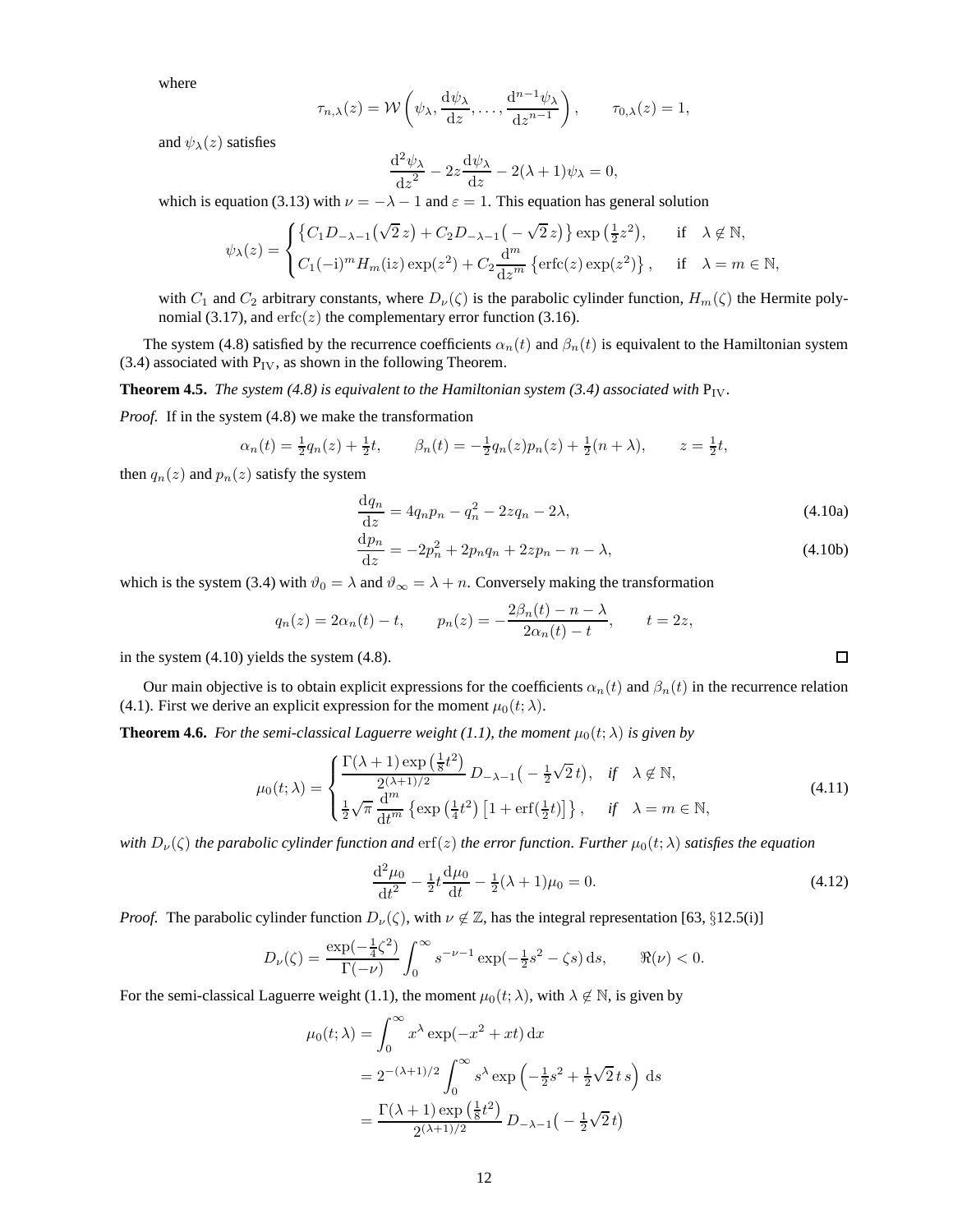as required. If  $m \in \mathbb{N}$ , then the parabolic cylinder function  $D_{-m-1}(\zeta)$  is given by

$$
D_{-m-1}(\zeta) = \sqrt{\frac{\pi}{2}} \frac{(-1)^m}{m!} \exp(-\frac{1}{4}\zeta^2) \frac{d^m}{d\zeta^m} \left\{ \exp(\frac{1}{2}\zeta^2) \operatorname{erfc}\left(\frac{1}{2}\sqrt{2}\zeta\right) \right\},\,
$$

with erfc(z) the complementary error function [63, §12.7(ii)]. Since erfc(-z) = 1 + erf(z), then  $\mu_0(t; m)$ , with  $m \in \mathbb{N}$ , is given by

$$
\mu_0(t;m) = \frac{1}{2}\sqrt{\pi} \frac{d^m}{dt^m} \left\{ \exp\left(\frac{1}{4}t^2\right) \left[1 + \text{erf}\left(\frac{1}{2}t\right)\right] \right\},\,
$$

as required. Further, the parabolic cylinder function  $D_{\nu}(\zeta)$  satisfies equation (3.15) and so from (4.11) it follows that the moment  $\mu_0(t; \lambda)$  satisfies equation (4.12), as required.  $\Box$ 

**Corollary 4.7.** *If*  $\mu_0(t; \lambda)$  *is given by (4.11) and*  $\varphi_{\nu}(z; \varepsilon)$  *by (3.14), then* 

$$
\mu_0(t;\lambda) = \varphi_{-\lambda-1}(\tfrac{1}{2}t;1),
$$

*with*  $C_1 = 0$  *and*  $C_2 = \Gamma(\lambda + 1)/2^{(\lambda + 1)/2}$ .

*Proof.* The result is easily shown by comparing (4.11) and (3.14).

Having obtained an explicit expression for  $\mu_0$  we can now derive explicit expressions for the Hankel determinant  $\Delta_n(t)$  and the coefficients  $\alpha_n(t)$  and  $\beta_n(t)$  in the recurrence relation (4.1).

**Theorem 4.8.** *The Hankel determinant*  $\Delta_n(t)$  *is given by* 

$$
\Delta_n(t) = \mathcal{W}\left(\mu_0, \frac{\mathrm{d}\mu_0}{\mathrm{d}t}, \dots, \frac{\mathrm{d}^{n-1}\mu_0}{\mathrm{d}t^{n-1}}\right),\tag{4.13}
$$

*with*  $\mu_0$  *given by (4.11).* 

*Proof.* This is an immediate consequence of Theorem 2.1.

**Theorem 4.9.** *The coefficients*  $\alpha_n(t)$  *and*  $\beta_n(t)$  *in the recurrence relation* (4.1) associated with monic polynomials *orthogonal with respect to the semi-classical Laguerre weight (1.1) are given by*

$$
\alpha_n(t) = \frac{\mathrm{d}}{\mathrm{d}t} \ln \frac{\Delta_{n+1}(t)}{\Delta_n(t)}, \qquad \beta_n(t) = \frac{\mathrm{d}^2}{\mathrm{d}t^2} \ln \Delta_n(t),
$$

*where*  $\Delta_n(t)$  *is the Hankel determinant given by (4.13), with*  $\mu_0$  *given by (4.11).* 

*Proof.* This is an immediate consequence of Theorems 2.1 and 2.3.

Furthermore we can relate the Hankel determinant  $\Delta_n(t)$  given by (4.13) to the  $\tau$ -function  $\tau_{n,\nu}(z;\epsilon)$  given by (3.18).

**Theorem 4.10.** *If*  $\Delta_n(t)$  *is given by (4.13) and*  $\tau_{n,\nu}(z;\epsilon)$  *by (3.18), with* 

$$
\varphi_{-\lambda-1}(z) = \frac{\Gamma(\lambda+1)\exp\left(\frac{1}{2}z^2\right)}{2^{(\lambda+1)/2}}\,D_{-\lambda-1}\left(-\sqrt{2}\,z\right),\,
$$

*then*

$$
\Delta_n(t) = \left. \frac{\tau_{n,-\lambda-1}(z;1)}{2^{n(n-1)}} \right|_{z=t/2}.
$$
\n(4.14)

*Proof.* The result is easily shown by comparing (4.13) and (3.18).

**Theorem 4.11.** *The function*  $S_n(t) = \frac{d}{dt} \ln \Delta_n(t)$ , with  $\Delta_n(t)$  given by (4.13), satisfies the second-order, second*degree equation*

$$
4\left(\frac{\mathrm{d}^2S_n}{\mathrm{d}t^2}\right)^2 - \left(t\frac{\mathrm{d}S_n}{\mathrm{d}t} - S_n\right)^2 + 4\frac{\mathrm{d}S_n}{\mathrm{d}t} \left(2\frac{\mathrm{d}S_n}{\mathrm{d}t} - n\right) \left(2\frac{\mathrm{d}S_n}{\mathrm{d}t} - n - \lambda\right) = 0. \tag{4.15}
$$

 $\Box$ 

 $\Box$ 

 $\Box$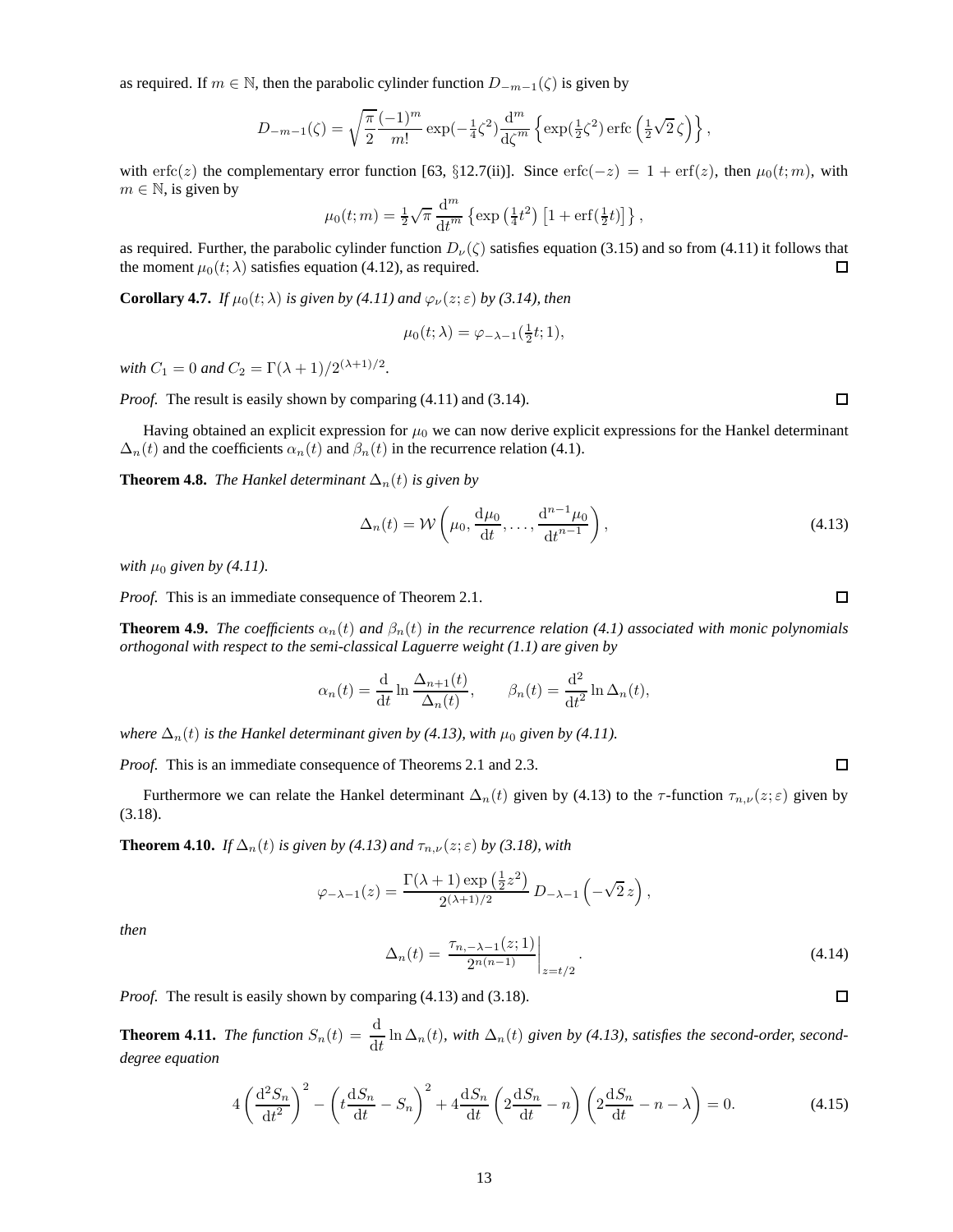*Proof.* Setting  $\nu = -\lambda - 1$  and  $\varepsilon = 1$  in (3.20c) gives

$$
\sigma(z; \lambda, n + \lambda) = \frac{\mathrm{d}}{\mathrm{d}z} \ln \tau_{n, -\lambda - 1}(z; 1) - 2(n + \lambda)z,
$$

and so if  $S_n(t) = \frac{d}{dt} \ln \Delta_n(t)$  then from (4.14) we see that

$$
\sigma(z; \lambda, n + \lambda) = 2S_n(t) - (n + \lambda)t, \qquad z = \frac{1}{2}t.
$$

Making this transformation in S<sub>IV</sub> (3.5) with  $\vartheta_0 = \lambda$  and  $\vartheta_{\infty} = n + \lambda$ , i.e.

$$
\left(\frac{\mathrm{d}^2\sigma}{\mathrm{d}z^2}\right)^2 - 4\left(z\frac{\mathrm{d}\sigma}{\mathrm{d}z} - \sigma\right)^2 + 4\frac{\mathrm{d}\sigma}{\mathrm{d}z}\left(\frac{\mathrm{d}\sigma}{\mathrm{d}z} + 2\lambda\right)\left(\frac{\mathrm{d}\sigma}{\mathrm{d}z} + 2n + 2\lambda\right) = 0,
$$

yields (4.15), as required.

**Remark 4.12.** Differentiating (4.15) and letting  $S_n(t) = \frac{d}{dt} \ln \Delta_n(t)$  yields the fourth-order, bi-linear equation

$$
\Delta_n \frac{d^4 \Delta_n}{dt^4} - 4 \frac{d^3 \Delta_n}{dt^3} \frac{d \Delta_n}{dt} + 3 \left( \frac{d^2 \Delta_n}{dt^2} \right)^2 - \left( \frac{1}{4} t^2 + 4n + 2 \lambda \right) \left[ \Delta_n \frac{d^2 \Delta_n}{dt^2} - \left( \frac{d \Delta_n}{dt} \right)^2 \right] + \frac{1}{4} t \Delta_n \frac{d \Delta_n}{dt} + \frac{1}{2} n(n + \lambda) \Delta_n^2 = 0,
$$

as is easily verified.

**Theorem 4.13.** *Suppose*  $\Psi_{n,\lambda}(z)$  *is given by* 

$$
\Psi_{n,\lambda}(z) = \mathcal{W}\left(\psi_{\lambda}, \frac{\mathrm{d}\psi_{\lambda}}{\mathrm{d}z}, \dots, \frac{\mathrm{d}^{n-1}\psi_{\lambda}}{\mathrm{d}z^{n-1}}\right), \qquad \Psi_{0,\lambda}(z) = 1,
$$

*where*

$$
\psi_{\lambda}(z) = \begin{cases} D_{-\lambda-1}\left(-\sqrt{2}z\right) \exp\left(\frac{1}{2}z^2\right), & \text{if } \lambda \notin \mathbb{N}, \\ \frac{d^m}{dz^m} \left\{\left[1 + \text{erf}(z)\right] \exp(z^2)\right\}, & \text{if } \lambda = m \in \mathbb{N}, \end{cases}
$$

*with*  $D_{\nu}(\zeta)$  *is parabolic cylinder function and* erfc(*z*) *the complementary error function (3.16). Then coefficients*  $\alpha_n(t)$  and  $\beta_n(t)$  in the recurrence relation (4.1) associated with the semi-classical Laguerre weight (1.1) are given by

$$
\alpha_n(t) = \frac{1}{2}q_n(z) + \frac{1}{2}t,
$$
  
\n
$$
\beta_n(t) = -\frac{1}{8}\frac{dq_n}{dz} - \frac{1}{8}q_n^2(z) - \frac{1}{4}zq_n(z) + \frac{1}{4}\lambda + \frac{1}{2}n,
$$

with  $z = \frac{1}{2}t$ , where

$$
q_n(z) = -2z + \frac{\mathrm{d}}{\mathrm{d}z} \ln \frac{\Psi_{n+1,\lambda}(z)}{\Psi_{n,\lambda}(z)},
$$

*which satisfies*  $P_{IV}$  (1.2), with parameters  $(A, B) = (2n + \lambda + 1, -2\lambda^2)$ .

In Appendix 1 we give the first few recurrence coefficients for the semi-classical Laguerre weight (1.1) and the first few monic polynomials generated using the recurrence relation (4.1).

# **5 Asymptotic expansions**

In this section we derive asymptotic expansions for the the moment  $\mu_0(t; \lambda)$ , see Lemma 5.1 below, the Hankel determinant  $\Delta_n(t)$ , see Lemma 5.2 below, and the recurrence coefficients  $\alpha_n(t)$  and  $\beta_n(t)$ , see Lemma 5.3 below.

**Lemma 5.1.** *As*  $t \to \infty$ *, the moment*  $\mu_0(t; \lambda)$  *has the asymptotic expansion* 

$$
\mu_0(t;\lambda) \sim \sqrt{\pi} \left(\frac{1}{2}t\right)^{\lambda} \exp\left(\frac{1}{4}t^2\right) \sum_{n=0}^{\infty} \frac{\Gamma(\lambda+1)}{\Gamma(\lambda-n+1) n! t^{2n}}.
$$
\n(5.1)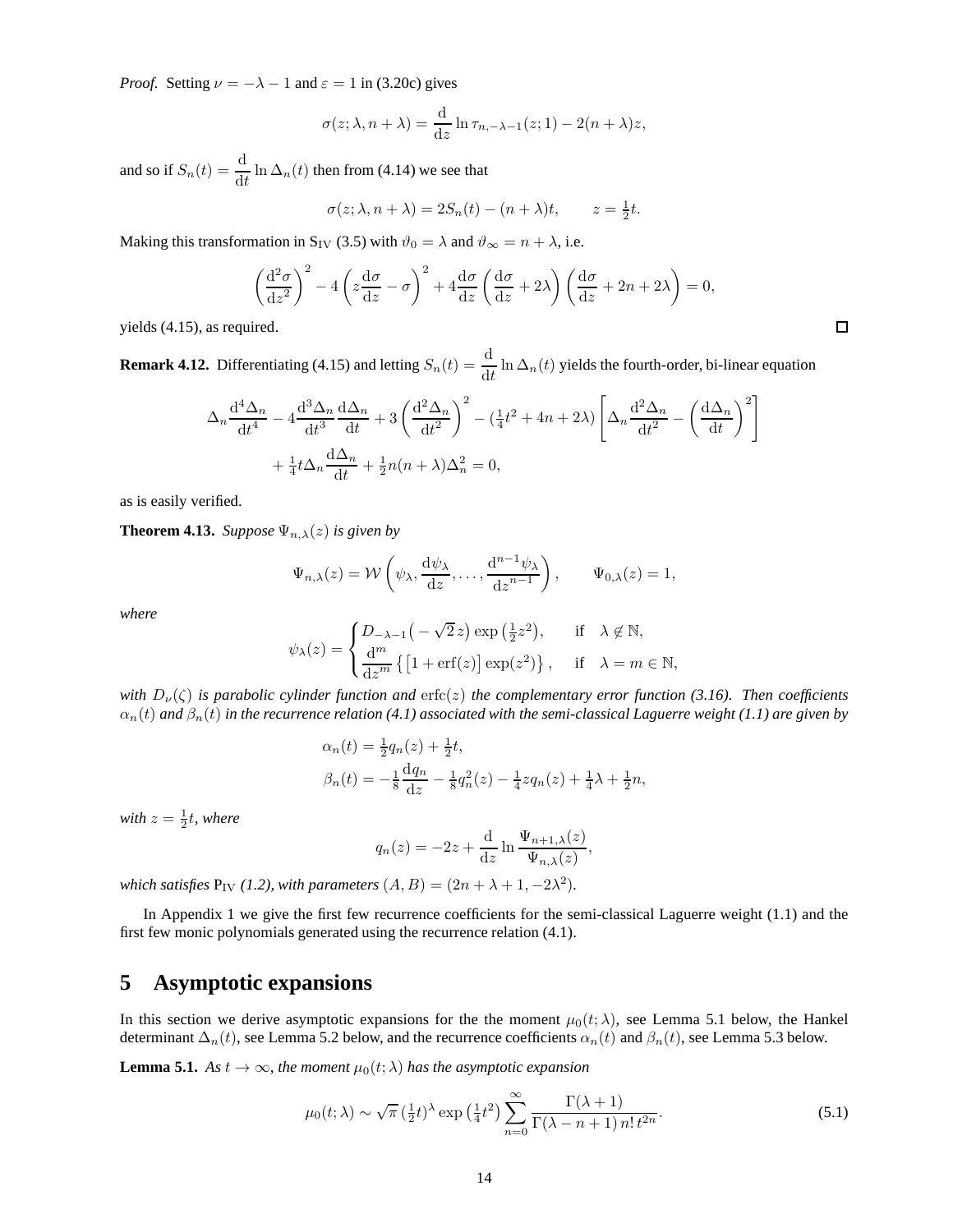*Proof.* Since the parabolic cylinder function  $D_{\nu}(\zeta)$  has the asymptotic expansion

$$
D_{\nu}(\zeta)\sim\frac{\sqrt{2\pi}\,(-1)^{\nu+1}}{\Gamma(-\nu)\zeta^{\nu+1}}\exp(\tfrac{1}{4}\zeta^2)\sum_{n=0}^{\infty}\frac{(\nu+1)_{2n}}{n!\,(2\zeta^2)^n},\qquad\text{as}\quad\zeta\to-\infty,
$$

with  $(\beta)_n = \Gamma(\beta+n)/\Gamma(\beta)$  the Pochhammer symbol, then

$$
\mu_0(t) = \frac{\Gamma(\lambda+1)\exp\left(\frac{1}{8}t^2\right)}{2^{(\lambda+1)/2}} D_{-\lambda-1}\left(-\frac{1}{2}\sqrt{2}t\right)
$$

$$
\sim \frac{\Gamma(\lambda+1)\exp\left(\frac{1}{8}t^2\right)}{2^{(\lambda+1)/2}} \frac{\sqrt{2\pi}t^{\lambda}\exp\left(\frac{1}{8}t^2\right)}{\Gamma(\lambda+1)2^{\lambda/2}} \sum_{n=0}^{\infty} \frac{(-\lambda)_{2n}}{n!t^{2n}}
$$

$$
= \sqrt{\pi}\left(\frac{1}{2}t\right)^{\lambda}\exp\left(\frac{1}{4}t^2\right) \sum_{n=0}^{\infty} \frac{\Gamma(\lambda+1)}{\Gamma(\lambda-n+1)\,n!t^{2n}},
$$

as required, since

$$
(-\lambda)_{2n} = \frac{\Gamma(2n - \lambda)}{\Gamma(-\lambda)} = \lambda(\lambda - 1)\dots(\lambda - 2n + 1) = \frac{\Gamma(\lambda + 1)}{\Gamma(\lambda - n + 1)}.
$$

**Lemma 5.2.** *As*  $t \to \infty$ *, the Hankel determinant*  $\Delta_n(t)$  *has the asymptotic expansion* 

$$
\Delta_n(t) = c_n \pi^{n/2} \left(\frac{1}{2}t\right)^{n\lambda} \exp\left(\frac{1}{4}nt^2\right) \left\{1 + \frac{n\lambda(\lambda - n)}{t^2} + \mathcal{O}\left(t^{-4}\right)\right\},\tag{5.2}
$$

 $with\ c_n$   $a$   $constant,$   $and\ S_n(t)$   $has\ the\ asymptotic\ expansion$ 

$$
S_n(t) = \frac{nt}{2} + \frac{n\lambda}{t} + \frac{2n\lambda(n-\lambda)}{t^3} + \mathcal{O}\left(t^{-5}\right). \tag{5.3}
$$

*Proof.* To prove (5.2) we shall use Mathematical induction. Since  $\Delta_n$  satisfies the Toda equation (2.10) then

$$
\Delta_{n+1} = \frac{1}{\Delta_{n-1}} \left\{ \Delta_n \frac{\mathrm{d}^2 \Delta_n}{\mathrm{d}t^2} - \left( \frac{\mathrm{d}\Delta_n}{\mathrm{d}t} \right)^2 \right\}.
$$
\n(5.4)

By definition  $\Delta_0 = 1$  and from (5.1)

$$
\Delta_1 = \mu_0 = \sqrt{\pi} \left( \frac{1}{2} t \right)^{\lambda} \exp \left( \frac{1}{4} t^2 \right) \left\{ 1 + \frac{\lambda(\lambda - 1)}{t^2} + \mathcal{O} \left( t^{-4} \right) \right\}.
$$
 (5.5)

as  $t \to \infty$ , and so (5.4) with  $n = 1$  gives

$$
\Delta_2 = \left\{ \Delta_1 \frac{d^2 \Delta_1}{dt^2} - \left( \frac{d \Delta_1}{dt} \right)^2 \right\} = \frac{1}{2} \pi \left( \frac{1}{2} t \right)^{2\lambda} \exp \left( \frac{1}{2} t^2 \right) \left\{ 1 + \frac{2\lambda (\lambda - 2)}{t^2} + \mathcal{O} \left( t^{-4} \right) \right\},
$$

as  $t \to \infty$ . Assuming (5.2) then

$$
\left\{\Delta_n \frac{\mathrm{d}^2 \Delta_n}{\mathrm{d}t^2} - \left(\frac{\mathrm{d}\Delta_n}{\mathrm{d}t}\right)^2\right\} = \frac{1}{2}nc_n^2 \pi^n \left(\frac{1}{2}t\right)^{2n\lambda} \exp\left(\frac{1}{2}nt^2\right) \left\{1 + \frac{2\lambda(n\lambda - n^2 - 1)}{t^2} + \mathcal{O}\left(t^{-4}\right)\right\},\,
$$

as  $t \to \infty$ , and so

$$
\Delta_{n+1} = \frac{1}{\Delta_{n-1}} \left\{ \Delta_n \frac{d^2 \Delta_n}{dt^2} - \left( \frac{d \Delta_n}{dt} \right)^2 \right\}
$$
  
=  $\frac{nc_n^2}{2c_{n-1}} \pi^{(n+1)/2} (\frac{1}{2}t)^{(n+1)\lambda} \exp \left\{ \frac{1}{4} (n+1)t^2 \right\}$   
 $\times \left\{ 1 + \frac{2\lambda (n\lambda - n^2 - 1)}{t^2} + \mathcal{O} (t^{-4}) \right\} \left\{ 1 - \frac{(n-1)\lambda (\lambda - n + 1)}{t^2} + \mathcal{O} (t^{-4}) \right\}$   
=  $c_{n+1} \pi^{(n+1)/2} (\frac{1}{2}t)^{(n+1)\lambda} \exp \left\{ \frac{1}{4} (n+1)t^2 \right\} \left\{ 1 + \frac{(n+1)\lambda (\lambda - n - 1)}{t^2} + \mathcal{O} (t^{-4}) \right\}$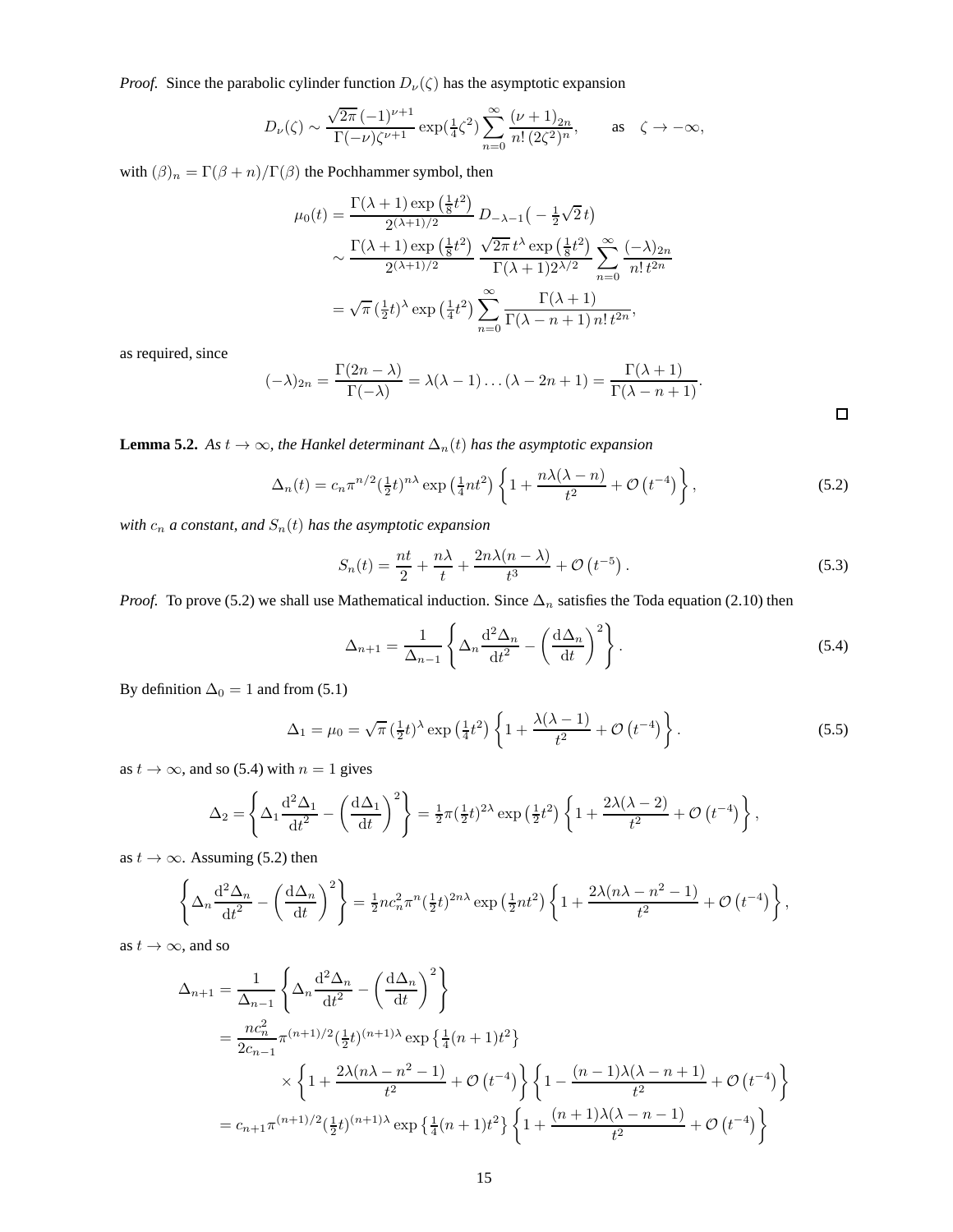as  $t \to \infty$ , where  $c_{n+1} = \frac{1}{2} n c_n^2 / c_{n-1}$ , as required. Solving the recurrence relation

$$
c_{n+1}c_{n-1} = \frac{1}{2}nc_n^2, \qquad c_0 = 1, \quad c_1 = 1,
$$

gives

$$
c_n = \frac{1}{2^{n(n-1)/2}} \prod_{k=0}^{n-1} k!.
$$

Since  $S_n = \frac{d}{dt}$  $\frac{d}{dt}$  ln  $\Delta_n$  then the asymptotic expansion (5.3) is easily derived from (5.2).

**Lemma 5.3.** *As*  $t \to \infty$ *, the recurrence coefficients*  $\alpha_n(t)$  *and*  $\beta_n(t)$  *have the asymptotic expansions* 

$$
\alpha_n(t) = \frac{t}{2} + \frac{\lambda}{t} + \frac{2\lambda(2n - \lambda + 1)}{t^3} + \mathcal{O}(t^{-5}),
$$
  

$$
\beta_n(t) = \frac{n}{2} - \frac{n\lambda}{t^2} - \frac{6n\lambda(n - \lambda)}{t^4} + \mathcal{O}(t^{-6}).
$$

*Proof.* By definition

$$
\alpha_n(t) = \frac{\mathrm{d}}{\mathrm{d}t} \ln \frac{\Delta_{n+1}(t)}{\Delta_n(t)} = S_{n+1}(t) - S_n(t), \qquad \beta_n(t) = \frac{\mathrm{d}^2}{\mathrm{d}t^2} \ln \Delta_n(t) = \frac{\mathrm{d}S_n}{\mathrm{d}t},
$$

and so

$$
\alpha_n(t) = \frac{t}{2} + \frac{\lambda}{t} + \frac{2\lambda(2n - \lambda + 1)}{t^3} + \mathcal{O}\left(t^{-5}\right), \qquad \beta_n(t) = \frac{n}{2} - \frac{n\lambda}{t^2} - \frac{6n\lambda(n - \lambda)}{t^4} + \mathcal{O}\left(t^{-6}\right),
$$

as  $t \to \infty$ , as required. Consequently

$$
\lim_{t=\infty} \alpha_n(t) = \frac{1}{2}t, \qquad \lim_{t=\infty} \beta_n(t) = \frac{1}{2}n.
$$

# **6 Semi-classical Hermite weight**

In this section we are concerned with the semi-classical Hermite weight

$$
\omega(x;t) = |x|^{\lambda} \exp(-x^2 + tx), \qquad x, t \in \mathbb{R}, \quad \lambda > -1,
$$
\n(6.1)

which is an extension of the semi-classical Laguerre weight (1.1) to the whole real line, where we have ensured that the weight is positive by using  $|x|^\lambda$  rather than  $x^\lambda$ . Monic orthogonal polynomials associated with the semi-classical Hermite weight (6.1) satisfy the recurrence relation

$$
xP_n(x;t) = P_{n+1}(x;t) + \alpha_n(t)P_n(x;t) + \beta_n(t)P_{n-1}(x;t),\tag{6.2}
$$

and our interest is in obtaining explicit expressions for the coefficients  $\alpha_n(t)$  and  $\beta_n(t)$  in (6.2).

First we evaluate the moment  $\mu_0(t; \lambda)$ .

**Theorem 6.1.** *For the semi-classical Hermite weight (6.1), the moment*  $\mu_0(t; \lambda)$  *is given by* 

$$
\mu_0(t;\lambda) = \begin{cases}\n\frac{\Gamma(\lambda+1)\exp(\frac{1}{8}t^2)}{2^{(\lambda+1)/2}} \left\{ D_{-\lambda-1} \left( -\frac{1}{2}\sqrt{2}t \right) + D_{-\lambda-1} \left( \frac{1}{2}\sqrt{2}t \right) \right\}, & \text{if } \lambda \notin \mathbb{N}, \\
\sqrt{\pi} \left( -\frac{1}{2}i \right)^{2m} H_{2m} \left( \frac{1}{2}it \right) \exp\left( \frac{1}{4}t^2 \right), & \text{if } \lambda = 2m, \\
\sqrt{\pi} \frac{d^{2m+1}}{dt^{2m+1}} \left\{ \text{erf} \left( \frac{1}{2}t \right) \exp\left( \frac{1}{4}t^2 \right) \right\}, & \text{if } \lambda = 2m+1,\n\end{cases}
$$
\n(6.3)

*with*  $m \in \mathbb{N}$ , where  $D_{\nu}(z)$  *is the parabolic cylinder function,*  $H_n(z)$  *is the Hermite polynomial and*  $\text{erf}(z)$  *is the error function.*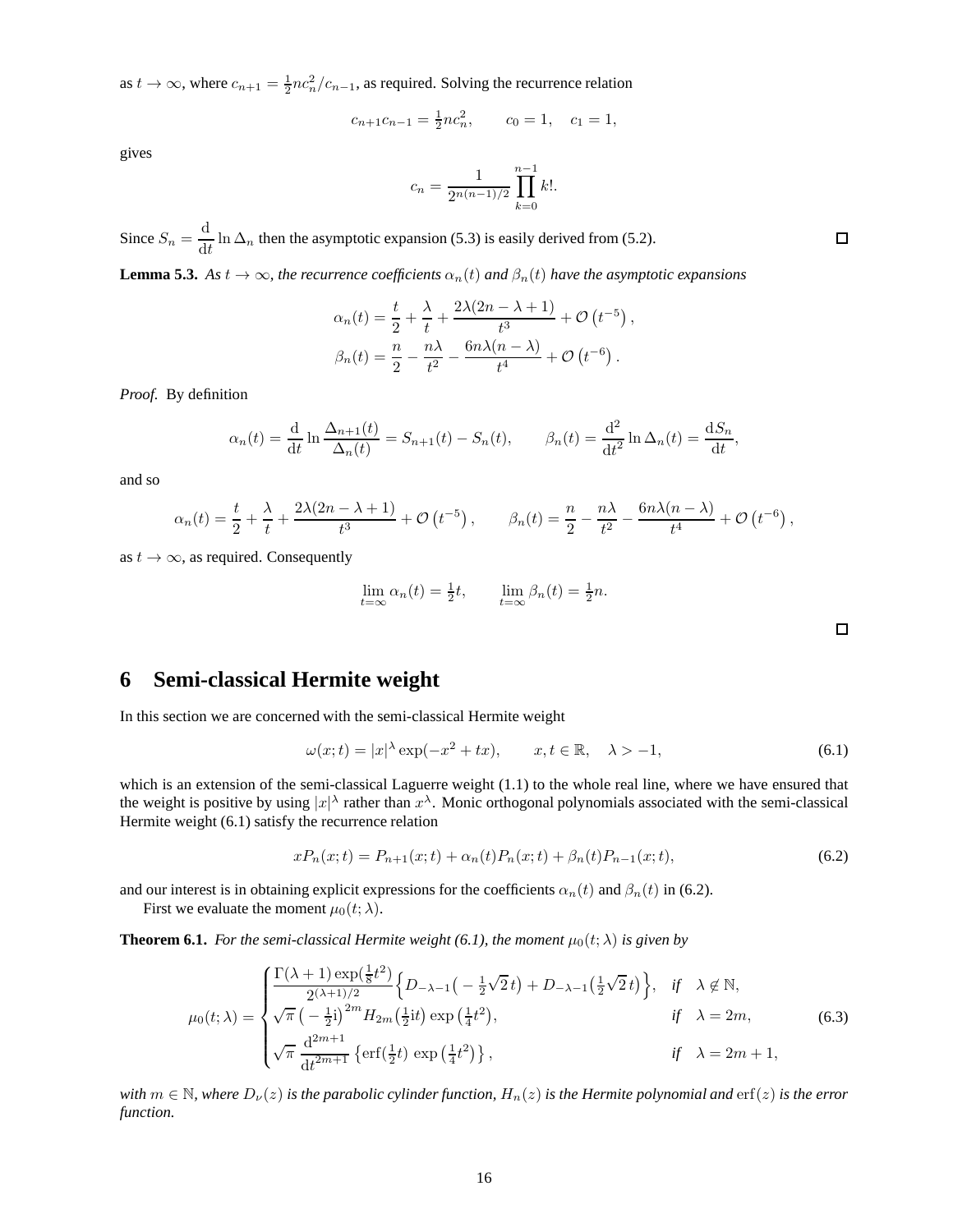*Proof.* If  $\lambda \notin \mathbb{N}$ , then the moment  $\mu_0(t; \lambda)$  is given by

$$
\mu_0(t;\lambda) = \int_{-\infty}^{\infty} \omega(x;t) dx = \int_{-\infty}^{\infty} |x|^\lambda \exp(-x^2 + tx) dx
$$
  
= 
$$
\int_{0}^{\infty} x^\lambda \exp(-x^2 + tx) dx + \int_{0}^{\infty} x^\lambda \exp(-x^2 - tx) dx
$$
  
= 
$$
\frac{\Gamma(\lambda + 1) \exp(\frac{1}{8}t^2)}{2^{(\lambda + 1)/2}} \Big\{ D_{-\lambda - 1}(-\frac{1}{2}\sqrt{2}t) + D_{-\lambda - 1}(\frac{1}{2}\sqrt{2}t) \Big\},
$$

as required. If  $\lambda = 2m$ , with  $m \in \mathbb{N}$ , then

$$
\mu_0(t; 2m) = \int_{-\infty}^{\infty} x^{2m} \exp(-x^2 + tx) dx = \sqrt{\pi} \left(-\frac{1}{2}i\right)^{2m} H_{2m}(\frac{1}{2}it) \exp\left(\frac{1}{4}t^2\right),
$$

as required, since the Hermite polynomial,  $\mathcal{H}_n(z)$  has the integral representation

$$
H_m(z) = \frac{2^m}{\sqrt{\pi}} \int_{-\infty}^{\infty} (z + ix)^m \exp(-x^2) dx.
$$

Finally if  $\lambda = 2m + 1$ , with  $m \in \mathbb{N}$ , then

$$
\mu_0(t; 2m + 1) = \int_{-\infty}^{\infty} x^{2m} |x| \exp(-x^2 + tx) dx
$$
  
\n
$$
= \frac{d^{2m}}{dt^{2m}} \left( \int_0^{\infty} x \exp(-x^2 + tx) dx + \int_0^{\infty} x \exp(-x^2 - tx) dx \right)
$$
  
\n
$$
= \frac{d^{2m+1}}{dt^{2m+1}} \left( \int_0^{\infty} \exp(-x^2 + tx) dx - \int_0^{\infty} \exp(-x^2 - tx) dx \right)
$$
  
\n
$$
= \frac{d^{2m+1}}{dt^{2m+1}} \left( \frac{1}{2} \sqrt{\pi} \left\{ 1 + \text{erf}(\frac{1}{2}t) \right\} \exp\left(\frac{1}{4}t^2\right) - \frac{1}{2} \sqrt{\pi} \left\{ 1 - \text{erf}(\frac{1}{2}t) \right\} \exp\left(\frac{1}{4}t^2\right) \right\}
$$
  
\n
$$
= \sqrt{\pi} \frac{d^{2m+1}}{dt^{2m+1}} \left\{ \text{erf}(\frac{1}{2}t) \exp\left(\frac{1}{4}t^2\right) \right\},
$$

as required, since

$$
\int_0^{\infty} \exp(-x^2 + tx) dx = \frac{1}{2}\sqrt{\pi} \left\{1 + \text{erf}(\frac{1}{2}t)\right\} \exp\left(\frac{1}{4}t^2\right).
$$

 $\Box$ 

Next we obtain an explicit expression for the Hankel determinant  $\Delta_n(t)$ .

**Theorem 6.2.** *The Hankel determinant*  $\Delta_n(t)$  *is given by* 

$$
\Delta_n(t) = \mathcal{W}\left(\mu_0, \frac{\mathrm{d}\mu_0}{\mathrm{d}t}, \dots, \frac{\mathrm{d}^{n-1}\mu_0}{\mathrm{d}t^{n-1}}\right),\tag{6.4}
$$

*where*  $\mu_0(t; \lambda)$  *is given by (6.3).* 

*Proof.* By definition the moment  $\mu_k(t; \lambda)$  is given by

$$
\mu_k(t; \lambda) = \int_{-\infty}^{\infty} x^k |x|^\lambda \exp(-x^2 + tx) dx
$$

$$
= \frac{d^k}{dt^k} \left( \int_{-\infty}^{\infty} |x|^\lambda \exp(-x^2 + tx) dx \right) = \frac{d^k \mu_0}{dt^k},
$$

and so we obtain

$$
\Delta_n(t) = \det \left[ \mu_{j+k}(t) \right]_{j,k=0}^{n-1} \equiv \mathcal{W}\left( \mu_0, \frac{\mathrm{d}\mu_0}{\mathrm{d}t}, \dots, \frac{\mathrm{d}^{n-1}\mu_0}{\mathrm{d}t^{n-1}} \right),
$$

as required.

Finally we obtain explicit expressions for the coefficients  $\alpha_n(t)$  and  $\beta_n(t)$ .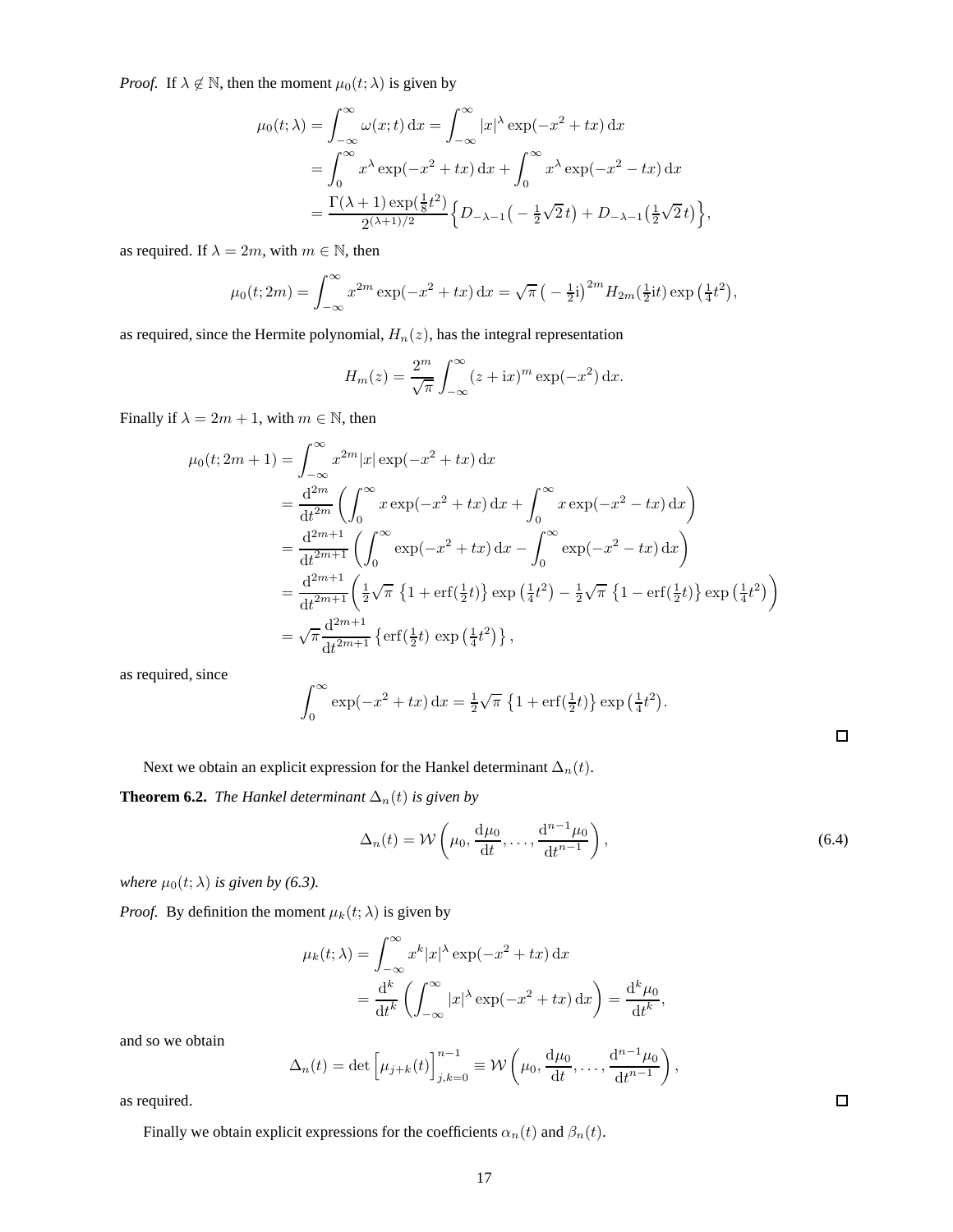**Theorem 6.3.** *The coefficients*  $\alpha_n(t)$  *and*  $\beta_n(t)$  *in the recurrence relation* (6.2) associated with monic polynomials *orthogonal with respect to the semi-classical Hermite weight (6.1) are given by*

$$
\alpha_n(t) = \frac{\mathrm{d}}{\mathrm{d}t} \ln \frac{\Delta_{n+1}(t)}{\Delta_n(t)}, \qquad \beta_n(t) = \frac{\mathrm{d}^2}{\mathrm{d}t^2} \ln \Delta_n(t),
$$

*where*  $\Delta_n(t)$  *is the Hankel determinant given by (6.4), with*  $\mu_0(t; \lambda)$  *given by (6.3).* 

*Proof.* This is an immediate consequence of Theorem 2.3.

**Theorem 6.4.** *Suppose*  $\widetilde{\Psi}_{n,\lambda}(z)$  *is given by* 

$$
\widetilde{\Psi}_{n,\lambda}(z) = \mathcal{W}\left(\widetilde{\psi}_{\lambda}, \frac{\mathrm{d}\widetilde{\psi}_{\lambda}}{\mathrm{d}z}, \dots, \frac{\mathrm{d}^{n-1}\widetilde{\psi}_{\lambda}}{\mathrm{d}z^{n-1}}\right), \qquad \Psi_{0,\lambda}(z) = 1,
$$

*where*

$$
\widetilde{\psi}_{\lambda}(z) = \begin{cases} \left\{D_{-\lambda-1}\left(\sqrt{2}\,z\right) + D_{-\lambda-1}\left(-\sqrt{2}\,z\right)\right\} \exp\left(\frac{1}{2}z^2\right), & \text{if} \quad \lambda \notin \mathbb{N}, \\ H_{2m}(\text{i}z) \exp(z^2), & \text{if} \quad \lambda = 2m, \quad m \in \mathbb{N}, \\ \frac{\mathrm{d}^{2m+1}}{\mathrm{d}z^{2m+1}} \left\{ \mathrm{erf}(z) \exp(z^2) \right\}, & \text{if} \quad \lambda = 2m+1, \quad m \in \mathbb{N}, \end{cases}
$$

*with*  $D_\nu(\zeta)$  *is parabolic cylinder function,*  $H_m(\zeta)$  *the Hermite polynomial* (3.17), and erfc(z) *the complementary error function (3.16). Then coefficients*  $\alpha_n(t)$  *and*  $\beta_n(t)$  *in the recurrence relation (6.2) associated with the semi-classical Hermite weight (6.1) are given by*

$$
\alpha_n(t) = \frac{1}{2}q_n(z) + \frac{1}{2}t,
$$
  
\n
$$
\beta_n(t) = -\frac{1}{8}\frac{dq_n}{dz} - \frac{1}{8}q_n^2(z) - \frac{1}{4}zq_n(z) + \frac{1}{4}\lambda + \frac{1}{2}n,
$$

with  $z = \frac{1}{2}t$ , where

$$
q_n(z) = -2z + \frac{\mathrm{d}}{\mathrm{d}z} \ln \frac{\Psi_{n+1,\lambda}(z)}{\widetilde{\Psi}_{n,\lambda}(z)},
$$

*which satisfies*  $P_{IV}$  (1.2), with parameters given by  $(A, B) = (2n + \lambda + 1, -2\lambda^2)$ .

In Appendix 2 we give the first few recurrence coefficients for the semi-classical Hermite weight (6.1), in the case when  $\lambda = 2$  (so the recurrence coefficients are rational functions of t), and the first few monic polynomials generated using the recurrence relation (6.2).

## **7 Discussion**

In this paper we have studied semi-classical Laguerre polynomials which are orthogonal polynomials that satisfy three-term recurrence relations whose coefficients depend on a parameter. We have shown that the coefficients in these recurrence relations can be expressed in terms of Wronskians of parabolic cylinder functions. These Wronskians also arise in the description of special function solutions of the fourth Painlevé equation and the second-order, seconddegree equation satisfied by the associated Hamiltonian function. Further we have shown similar results hold for semiclassical Hermite polynomials. The link between the semi-classical orthogonal polynomials and the special function solutions of the Painlevé equations is the moment for the associated weight which enables the Hankel determinant to be written as a Wronskian. In our opinion, this illustrates the increasing significance of the Painlevé equations in the field of orthogonal polynomials and special functions.

## **Acknowledgements**

We thank the London Mathematical Society for the support through a "Research in Pairs" grant. PAC thanks Ana Loureiro, Paul Nevai, James Smith and Walter van Assche for their helpful comments and illuminating discussions. We also thank the referees for helpful suggestions and additional references.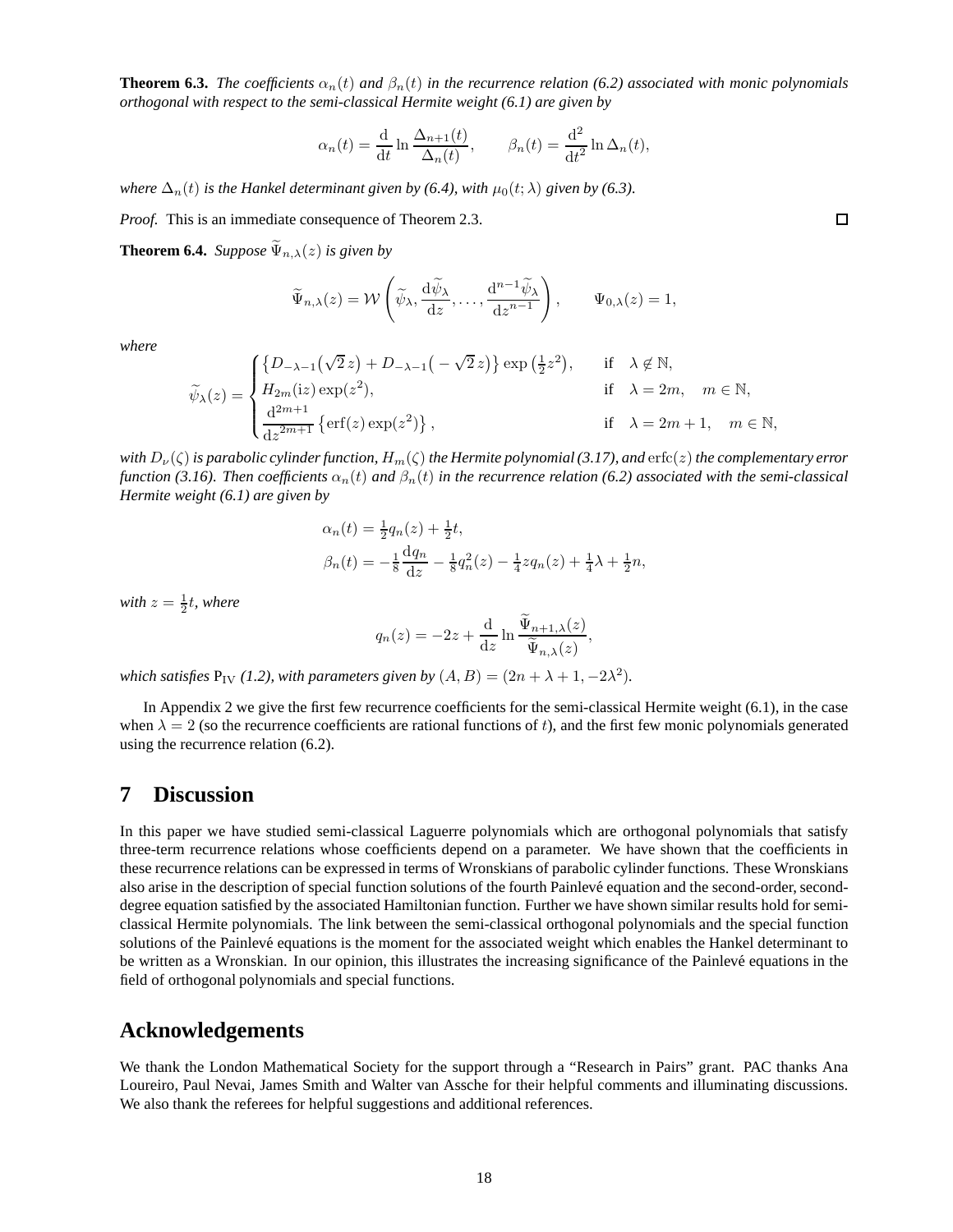# **Appendix 1. Recurrence coefficients and polynomials for the semi-classical Laguerre weight**

For the semi-classical Laguerre weight the first few recurrence coefficients are given by

$$
\alpha_0(t) = \frac{1}{2}t - \frac{D_{-\lambda}\left(-\frac{1}{2}\sqrt{2}t\right)}{D_{-\lambda-1}\left(-\frac{1}{2}\sqrt{2}t\right)} \equiv \Psi_{\nu}(t),
$$
\n
$$
\alpha_1(t) = \frac{1}{2}t - \Psi_{\nu}(t) - \frac{\Psi_{\nu}(t)}{2\Psi_{\nu}^2(t) - t\Psi_{\nu}(t) - \lambda - 1},
$$
\n
$$
\alpha_2(t) = \frac{1}{2}t + \frac{2\lambda + 4}{t} + \frac{\Psi_{\nu}(t)}{2\Psi_{\nu}^2(t) - t\Psi_{\nu}(t) - \lambda - 1},
$$
\n
$$
-\frac{2[(\lambda + 1)t^2 + 4(\lambda + 2)(2\lambda + 3)]\Psi_{\nu}^2(t) - (\lambda + 1)t[t^2 + 2(4\lambda + 9)]\Psi_{\nu}(t) - (\lambda + 1)^2[t^2 + 8(\lambda + 2)]}{2t[2t\Psi_{\nu}^3(t) - (t^2 - 4\lambda - 6)\Psi_{\nu}^2(t) - 3(\lambda + 1)t\Psi_{\nu}(t) - 2(\lambda + 1)^2]},
$$

$$
\beta_1(t) = -\Psi_{\nu}^2(t) + \frac{1}{2}t\Psi_{\nu}(t) + \frac{1}{2}(\lambda + 1),
$$
  
\n
$$
\beta_2(t) = -\frac{2t\Psi_{\nu}^3(t) - (t^2 - 4\lambda - 6)\Psi_{\nu}^2(t) - 3(\lambda + 1)t\Psi_{\nu}(t) - 2(\lambda + 1)^2}{2[\Psi_{\nu}^2(t) - \frac{1}{2}t\Psi_{\nu}(t) - \frac{1}{2}(\lambda + 1)]^2},
$$

and the first few monic orthogonal polynomials are given by

$$
P_1(x;t) = x - \Psi_{\nu}
$$
  
\n
$$
P_2(x;t) = x^2 - \frac{2t\Psi_{\nu}^2 - (t^2 + 2)\Psi_{\nu} - (\lambda + 1)t}{2[\Psi_{\nu}^2 - \frac{1}{2}t\Psi_{\nu} - \frac{1}{2}(\lambda + 1)]}x - \frac{2(\lambda + 2)\Psi_{\nu}^2 - (\lambda + 1)\Psi_{\nu} - (\lambda + 1)^2}{2[\Psi_{\nu}^2 - \frac{1}{2}t\Psi_{\nu} - \frac{1}{2}(\lambda + 1)]}
$$
  
\n
$$
P_3(x;t) = x^3 - \left\{ \frac{4(t^2 + 2\lambda + 4)\Psi_{\nu}^3 - 2t(t^2 - \lambda - 1)\Psi_{\nu}^2 - (\lambda + 1)(5t^2 + 4\lambda + 6)\Psi_{\nu} - 3(\lambda + 1)^2t}{2[2t\Psi_{\nu}^3 - (t^2 - 4\lambda - 6)\Psi_{\nu}^2 - 3(\lambda + 1)t\Psi_{\nu} - 2(\lambda + 1)^2]} \right\} x^2
$$
  
\n
$$
+ \left\{ \frac{2t(t^2 + 2\lambda + 4)\Psi_{\nu}^3 - [t^4 + 4(2\lambda + 5)(\lambda + 2)]\Psi_{\nu}^2 - 2(\lambda + 1)t(t^2 - \lambda - 5)\Psi_{\nu} - (\lambda + 1)^2(t^2 - 4\lambda - 12)}{4[2t\Psi_{\nu}^3 - (t^2 - 4\lambda - 6)\Psi_{\nu}^2 - 3(\lambda + 1)t\Psi_{\nu} - 2(\lambda + 1)^2]} \right\} x
$$
  
\n
$$
+ \frac{2[(\lambda + 1)t^2 + 4(\lambda + 2)^2]\Psi_{\nu}^3 - (\lambda + 1)t(t^2 + 2\lambda + 8)\Psi_{\nu}^2 - 2(\lambda + 1)^2(t^2 + 2\lambda + 5)\Psi_{\nu} - (\lambda + 1)^3t}{4[2t\Psi_{\nu}^3 - (t^2 - 4\lambda - 6)\Psi_{\nu}^2 - 3(\lambda + 1)t\P_{\nu} - 2(\lambda + 1)^2]}
$$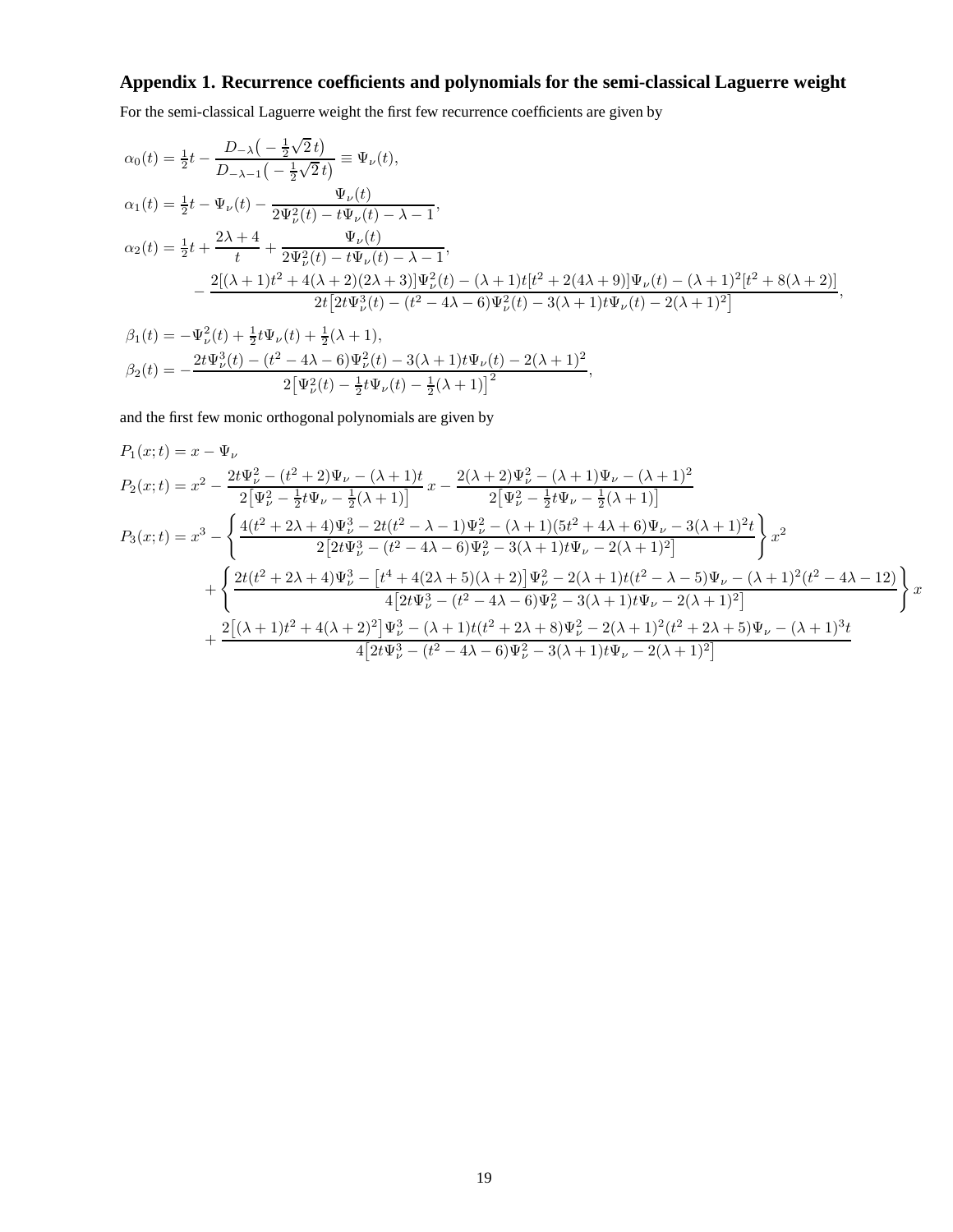# **Appendix 2. Recurrence coefficients and polynomials for the semi-classical Hermite weight**

For the semi-classical Hermite weight  $x^2 \exp(-x^2 + tx)$  the first few recurrence coefficients are given by

$$
\alpha_0(t) = \frac{1}{2}t + \frac{2t}{t^2+2},
$$
\n
$$
\alpha_1(t) = \frac{1}{2}t + \frac{4t^3}{t^4+12} - \frac{2t}{t^2+2},
$$
\n
$$
\alpha_2(t) = \frac{1}{2}t + \frac{6t(t^4 - 4t^2 + 12)}{t^6 - 6t^4 + 36t^2 + 72} - \frac{4t^3}{t^4 + 12},
$$
\n
$$
\alpha_3(t) = \frac{1}{2}t + \frac{6t^3(t^4 - 12t^2 + 60)}{t^8 - 16t^6 + 120t^4 + 720} - \frac{6t(t^4 - 4t^2 + 12)}{t^6 - 6t^4 + 36t^2 + 72},
$$
\n
$$
\alpha_4(t) = \frac{1}{2}t + \frac{10t(t^8 - 24t^6 + 216t^4 - 480t^2 + 720)}{t^{10} - 30t^8 + 360t^6 - 1200t^4 + 3600t^2 + 7200} - \frac{8t^3(t^4 - 12t^2 + 60)}{t^8 - 16t^6 + 120t^4 + 720},
$$
\n
$$
\alpha_5(t) = \frac{1}{2}t + \frac{12t^3(t^8 - 40t^6 + 600t^4 - 3360t^2 + 8400)}{t^{12} - 48t^{10} + 900t^8 - 6720t^6 + 25200t^4 + 100800} - \frac{10t(t^8 - 24t^6 + 216t^4 - 480t^2 + 720)}{t^{10} - 30t^8 + 360t^6 - 1200t^4 + 3600t^2 + 7200},
$$
\n
$$
\beta_1(t) = \frac{1}{2} - \frac{2(t^2 - 2)}{(t^2 + 2)^2},
$$
\n
$$
\beta_2(t) = 1 - \frac{4t^2(t^2 - 6)(t^2 + 6)}{(t^4 + 12)^2},
$$
\n
$$
\beta_3(t) = \frac{3}{2} - \frac
$$

and the first few monic orthogonal polynomials are given by

$$
P_1(x;t) = x - \frac{t(t^2 + 6)}{2(t^2 + 2)},
$$
  
\n
$$
P_2(x;t) = x^2 - \frac{t(t^4 + 4t^2 + 12)}{t^4 + 12}x + \frac{t^6 + 6t^4 + 36t^2 - 72}{4(t^4 + 12)},
$$
  
\n
$$
P_3(x;t) = x^3 - \frac{3t(t^6 - 2t^4 + 20t^2 + 120)}{2(t^6 - 6t^4 + 36t^2 + 72)}x^2 + \frac{3(t^8 + 40t^4 - 240)}{4(t^6 - 6t^4 + 36t^2 + 72)}x - \frac{t(t^8 + 72t^4 - 2160)}{8(t^6 - 6t^4 + 36t^2 + 72)},
$$
  
\n
$$
P_4(x;t) = x^4 - \frac{2t(t^8 - 12t^6 + 72t^4 + 240t^2 + 720)}{t^8 - 16t^6 + 120t^4 + 720}x^3 + \frac{3(t^{10} - 10t^8 + 80t^6 + 1200t^2 - 2400)}{2(t^8 - 16t^6 + 120t^4 + 720)}x^2 - \frac{t(t^{10} - 10t^8 + 120t^6 - 240t^4 - 1200t^2 - 7200)}{2(t^8 - 16t^6 + 120t^4 + 720)}x + \frac{t^{12} - 12t^{10} + 180t^8 - 480t^6 - 3600t^4 - 43200t^2 + 43200}{16(t^8 - 16t^6 + 120t^4 + 720)}x + \frac{t^{12} - 12t^{10} + 180t^8 + 264t^6 - 3600t^4 - 43200t^2 + 43200}{2(t^{10} - 30t^8 + 360t^6 - 1200t^4 + 3600t^2 + 7200)}x^4 + \frac{5(t^{12} - 24t^{10} + 252t^8 - 672t^6 + 5040t^4 - 201
$$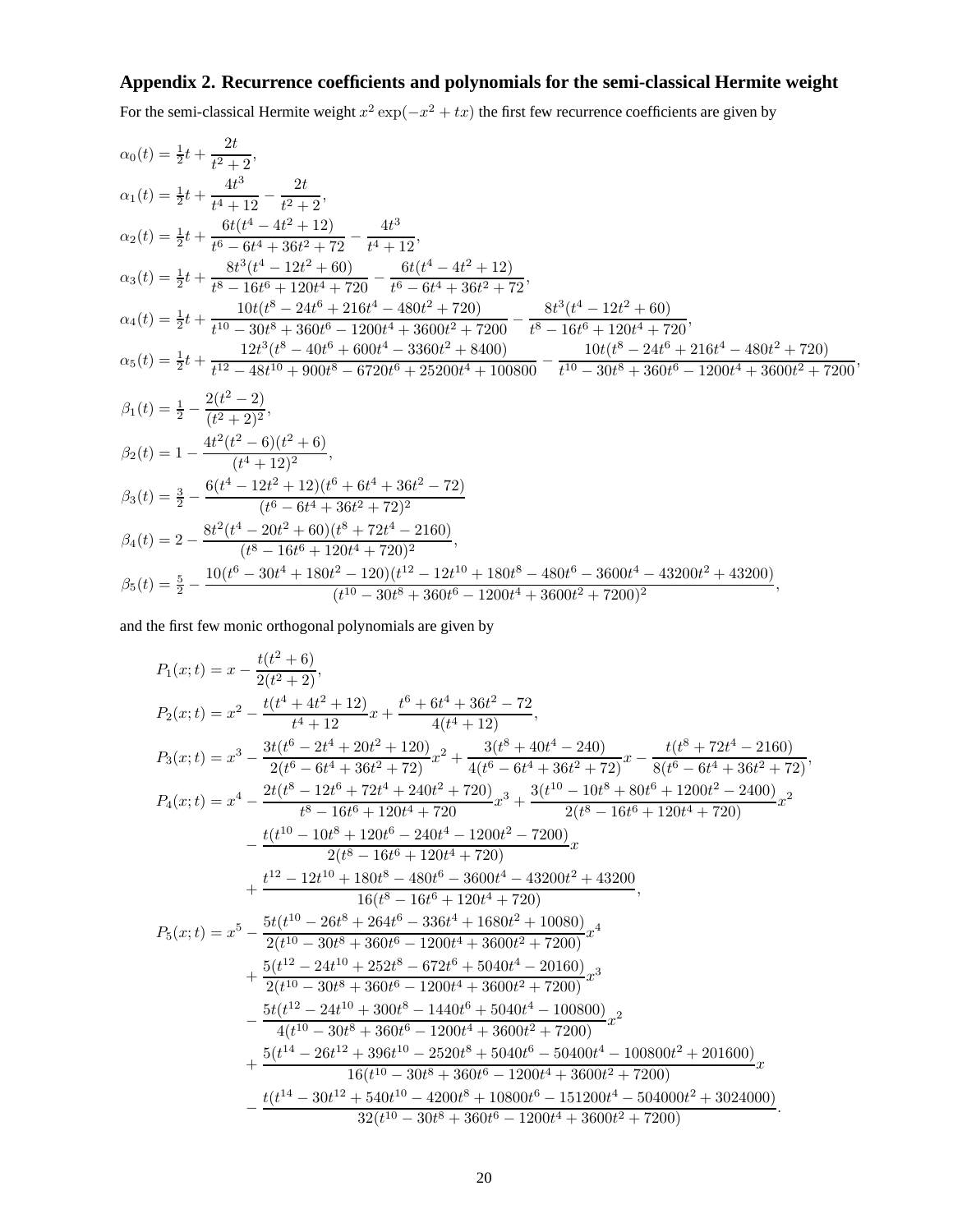# **References**

- [1] R. Álvarez-Nodarse, *On characterizations of classical polynomials*, J. Comput. Appl. Math., **196** (2006) 320–337.
- [2] E. Basor and Y. Chen, *Painlev´e V and the distribution function of a discontinuous linear statistic in the Laguerre unitary ensembles*, J. Phys. A, **42** (2009) 035203.
- [3] E. Basor, Y. Chen and T. Ehrhardt, *Painlevé V and time-dependent Jacobi polynomials*, J. Phys. A, 43 (2010) 015204.
- [4] E. Basor, Y. Chen and M.R. McKay, *Perturbed Laguerre Unitary Ensembles, Painlevé V and Information Theory*, arXiv:1303.0773 [math-ph] (2013).
- [5] E. Basor, Y. Chen and N. Mekareeya, *The Hilbert series of*  $\mathcal{N} = 1$   $SO(N_c)$  and  $Sp(N_c)$  *SQCD, Painlevé VI and Integrable systems*, Nucl. Phys. B, **860** (2012) 421–463.
- [6] A.P. Bassom, P.A. Clarkson and A.C. Hicks, *Bäcklund transformations and solution hierarchies for the fourth Painlevé equation*, Stud. Appl. Math., **95** (1995) 1–71.
- [7] S. Bochner, Über Sturm-Liouvillesche Polynomsysteme, Math. Z., 29 (1929) 730-736.
- [8] L. Boelen, G. Filipuk and W. van Assche, *Recurrence coefficients of generalized Meixner polynomials and Painlevé equations*, J. Phys. A, **44** (2011) 035202.
- [9] L. Boelen, G. Filipuk, C. Smet, W. Van Assche and L. Zhang, *The generalized Krawtchouk polynomials and the fifth Painlev´e equation*, J. Difference Equ. Appl. (2013), DOI:10.1080/10236198.2012.755522.
- [10] L. Boelen and W. van Assche, *Discrete Painlev´e equations for recurrence relations of semiclassical Laguerre polynomials*, Proc. Amer. Math. Soc., **138** (2011) 1317–1331.
- [11] S. Bonan and P. Nevai, *Orthogonal polynomials and their derivatives. I*, J. Approx. Theory, **40** (1984) 134–147.
- [12] F. Bureau, *Differential equations with fixed critical points*, Annali di Matematica, **66** (1964) 1–116; 229–364.
- [13] F. Bureau, *Equations diff´erentielles du second ordre en ´* Y *et du second degr´e en* Y¨ *dont l'int´egrale g´en´erale est `a points critiques fixes*, Annali di Matematica, **91** (1972) 163–281.
- [14] J. Chazy, Sur les équations différentielles du troisième ordre et d'ordre supérieur dont l'intégrale générale a ses points *critiques fixes*, Acta Math., **34** (1911) 317–385.
- [15] Y. Chen and D. Dai, *Painlev´e V and a Pollaczek-Jacobi type orthogonal polynomials*, J. Approx. Theory, **162** (2010) 2149– 2167.
- [16] Y. Chen and M. Ismail, *Thermodynamic relations of the Hermitian matrix ensembles*, J. Phys. A, **30** (1997) 6633–6654.
- [17] Y. Chen, M. Ismail and W. van Assche, *Tau-function constructions of the recurrence coefficients of orthogonal polynomials*, Adv. in Appl. Math., **20** (1998) 141–168.
- [18] Y. Chen and A. Its, *Painlev´e III and a singular linear statistics in Hermitian random matrix ensembles. I*, J. Approx. Theory, **162** (2010) 270–297.
- [19] Y. Chen and M.S. McKay, *Coulomb fluid, Painlevé transcendent, and the information theory of MIMO systems*, IEEE Trans. Inform. Theory, **58** (2012) 4594–4634.
- [20] Y. Chen and L. Zhang, *Painlevé VI and the unitary Jacobi ensembles*, Stud. Appl. Math., **125** (2010) 91–112.
- [21] T.S. Chihara, *An Introduction to Orthogonal Polynomials*, Gordon and Breach, New York, 1978. [Reprinted by Dover Publications, 2011.]
- [22] P.A. Clarkson, *Painlevé equations non-linear special functions*, in: *Orthogonal Polynomials and Special Functions: Computation and Application*, F. Marcellàn and W. van Assche (Editors), Lect. Notes Math., vol. 1883, pp. 331–411, Springer-Verlag, Berlin, 2006.
- [23] P.A. Clarkson, *Recurrence coefficients for discrete orthonormal polynomials and the Painlevé equations*, J. Phys. A, 46 (2013) 185205.
- [24] C.M. Cosgrove and G. Scoufis, *Painlevé classification of a class of differential equations of the second order and seconddegree*, Stud. Appl. Math., **88** (1993) 25–87.
- [25] D. Dai and L. Zhang, *Painlevé VI and Hankel determinants for the generalized Jacobi weight*, J. Phys. A, 43 (2010) 055207.
- [26] G. Filipuk and W. van Assche, *Recurrence coefficients of a new generalization of the Meixner polynomials*, SIGMA, **7** (2011) 068.
- [27] G. Filipuk and W. van Assche, *Recurrence coefficients of generalized Charlier polynomials and the fifth Painlevé equation*, Proc. Amer. Math. Soc., **141** (2013) 551–562.
- [28] G. Filipuk, W. van Assche and L. Zhang, *The recurrence coefficients of semi-classical Laguerre polynomials and the fourth Painlev´e equation*, J. Phys. A, **45** (2012) 205201.
- [29] A.S. Fokas and M.J. Ablowitz, *On a unified approach to transformations and elementary solutions of Painlevé equations*, J. Math. Phys., **23** (1982) 2033–2042.
- [30] A.S. Fokas, A.R. Its, A.A. Kapaev and V.Yu. Novokshenov, *Painlev´e Transcendents: The Riemann-Hilbert approach*, Math. Surv. Mono., vol. **128**, American Mathematical Society, Providence, RI, 2006.
- [31] A.S. Fokas, A.R. Its and A.V. Kitaev, *Discrete Painlevé equations and their appearance in quantum-gravity*, Commun. Math. Phys., **142** (1991) 313–344.
- [32] A.S. Fokas, A.R. Its and A.V. Kitaev, *The isomonodromy approach to matrix models in 2D quantum-gravity*, Commun. Math. Phys., **147** (1992) 395–430.
- [33] A.S. Fokas, U. Mugan and M.J. Ablowitz, *A method of linearisation for Painlevé equations: Painlevé IV, V*, Physica, D30 (1988) 247–283.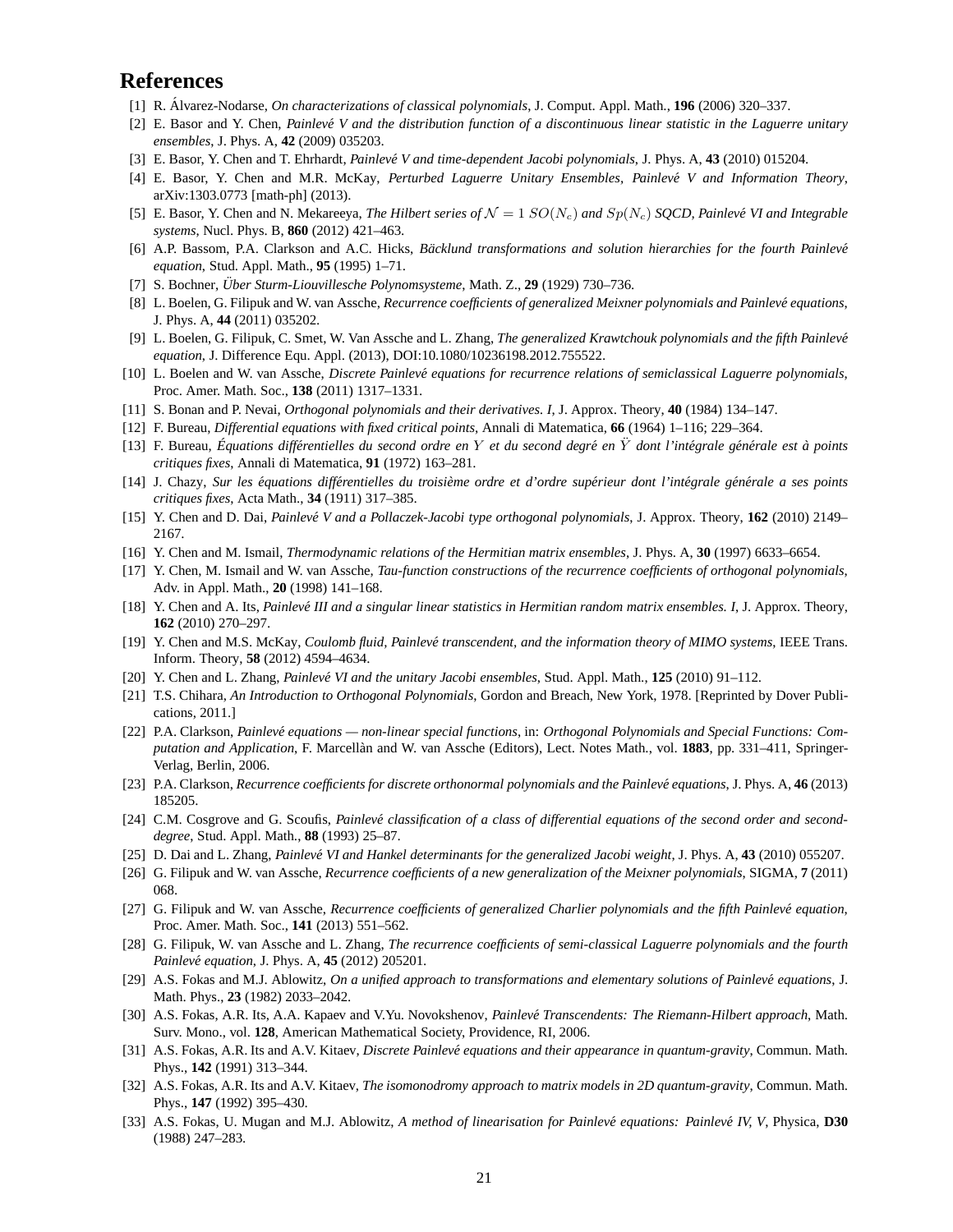- [34] P.J. Forrester, *Log-gases and random matrices*, London Math. Soc. Mono. Series, vol. **34**, Princeton University Press, Princeton, NJ, 2010.
- [35] P.J. Forrester and C.M. Ormerod, *Differential equations for deformed Laguerre polynomials*, J. Approx. Theory, **162** (2010) 653–677.
- [36] P.J. Forrester and N.S. Witte, *Application of the* τ *-function theory of Painlev´e equations to random matrices: PIV, PII and the GUE*, Commun. Math. Phys., **219** (2001) 357–398.
- [37] P.J. Forrester and N.S. Witte, *Discrete Painlev´e equations and random matrix averages*, Nonlinearity, **16** (2003) 1919–1944.
- [38] P.J. Forrester and N.S. Witte, *The distribution of the first eigenvalue spacing at the hard edge of the Laguerre unitary ensemble*, Kyushu J. Math., **61** (2007) 457–526.
- [39] G. Freud, *On the coefficients in the recursion formulae of orthogonal polynomials*, Proc. R. Irish Acad., Sect. A, **76** (1976)  $1-6$ .
- [40] B. Gambier, *Sur les équations différentielles du second ordre et du premeir degre dont l'intégrale générale est à points critiques fix´es*, Acta Math., **33** (1909) 1–55.
- [41] V.I. Gromak, *Single-parameter systems of solutions of Painlevé's equations*, Diff. Eqns., **14** (1978) 1510–1513.
- [42] V.I. Gromak, *On the theory of the fourth Painlevé equation*, Diff. Eqns., **23** (1987) 506–513.
- [43] V.I. Gromak, I. Laine and S. Shimomura, *Painlev´e Differential Equations in the Complex Plane*, Studies in Math., vol. **28**, de Gruyter, Berlin, New York, 2002.
- [44] V.I. Gromak and N.A. Lukashevich, *Special classes of solutions of Painlev´e's equations*, Diff. Eqns., **18** (1982) 317–326.
- [45] E. Hendriksen and H. van Rossum, *Semi-classical orthogonal polynomials*, in: *Polynˆomes Orthogonaux et Applications*, C. Brezinski, A. Draux, A.P. Magnus, P. Maroni and A. Ronveaux (Editors), Lect. Notes Math., vol. **1171** pp. 354–361, Springer-Verlag, Berlin, 1985.
- [46] E.L. Ince, *Ordinary Differential Equations*, Dover, New York, 1956.
- [47] M.E.H. Ismail, *Classical and Quantum Orthogonal Polynomials in One Variable*, Encyclopedia of Mathematics and its Applications, vol. **98**, Cambridge University Press, Cambridge, 2005.
- [48] K. Iwasaki, H. Kimura, S. Shimomura and M. Yoshida, *From Gauss to Painlevé: a Modern Theory of Special Functions*, Aspects of Mathematics E, vol. **16**, Viewag, Braunschweig, Germany, 1991.
- [49] M. Jimbo and T. Miwa, *Monodromy preserving deformations of linear ordinary differential equations with rational coefficients. II*, Physica, **D2** (1981) 407–448.
- [50] E. Kanzieper, *Replica field theories, Painlev´e transcendents, and exact correlation functions*, Phys. Rev. Lett., **89** (2002) 250201.
- [51] N.A. Lukashevich, *Elementary solutions of certain Painlevé equations*, Diff. Eqns., **1** (1965) 561-564.
- [52] N.A. Lukashevich, *Theory of the fourth Painlevé equation*, Diff. Eqns., **3** (1967) 395–399.
- [53] A. Magnus, *Painlev´e-type differential equations for the recurrence coefficients of semi-classical orthogonal polynomials*, J. Comput. Appl. Math., **57** (1995) 215–237.
- [54] A. Magnus, *Freud's equations for orthogonal polynomials as discrete Painlev´e equations*, in: *Symmetries and Integrability of Difference Equations*, P.A. Clarkson and F.W. Nijhoff (Editors), *London Math. Soc. Lecture Note Ser.*, vol. **255**, Cambridge University Press, Cambridge, 1999, pp. 228–243.
- [55] P. Maroni, *Prol´gom`enes `a l'´etude des polynˆomes orthogonaux semi-classiques*, Ann. Mat. Pura Appl. (4), **149** (1987) 165– 184.
- [56] T. Masuda, *Classical transcendental solutions of the Painlevé equations and their degeneration, Tohoku Math. J. (2), 56* (2004) 467–490.
- [57] J. Moser, *Finitely Many Mass Points on the Line Under the Influence of an Exponential Potential An Integrable System*, in: *Dynamical Systems, Theory and Applications*, J. Moser (Editor), Lect. Notes Phys., vol. **38** pp. 469–497, Springer-Verlag, Berlin, 1975.
- [58] Y. Murata, *Rational solutions of the second and the fourth Painlevé equations, Funkcial. Ekvac., 28 (1985) 1–32.*
- [59] Y. Nakamura and A. Zhedanov, *Special solutions of the Toda chain and combinatorial numbers*, J. Phys. A, **37** (2004) 5849– 5862.
- [60] K. Okamoto, *Polynomial Hamiltonians associated with Painlevé equations. I*, Proc. Japan Acad. Ser. A Math. Sci., **56** (1980) 264–268.
- [61] K. Okamoto, *Polynomial Hamiltonians associated with Painlevé equations. II*, Proc. Japan Acad. Ser. A Math. Sci., 56 (1980) 367–371.
- [62] K. Okamoto, *Studies on the Painlevé equations III. Second and fourth Painlevé equations, P<sub>II</sub> and P<sub>IV</sub>, Math. Ann., 275* (1986) 221–255.
- [63] F.W.J. Olver, D.W. Lozier, R.F. Boisvert and C.W. Clark (Editors), *NIST Handbook of Mathematical Functions*, Cambridge University Press, Cambridge, 2010.
- [64] V.Al. Osipov and E. Kanzieper, *Correlations of RMT characteristic polynomials and integrability: Hermitean matrices*, Annals of Physics, **325** (2010) 2251–2306.
- [65] F. Peherstorfer, V.P. Spiridonov and A.S. Zhedanov, *Toda chain, Stieltjes function and orthogonal polynomials*, Theo. Math. Phys., **151** (2007) 505–528.
- [66] A. Ronveaux, *Polynômes orthogonaux dont les polynômes dérivés sont quasi orthogonaux*, C. R. Acad. Sci. Paris Sér. A-B, **289** (1979) A433–A436.